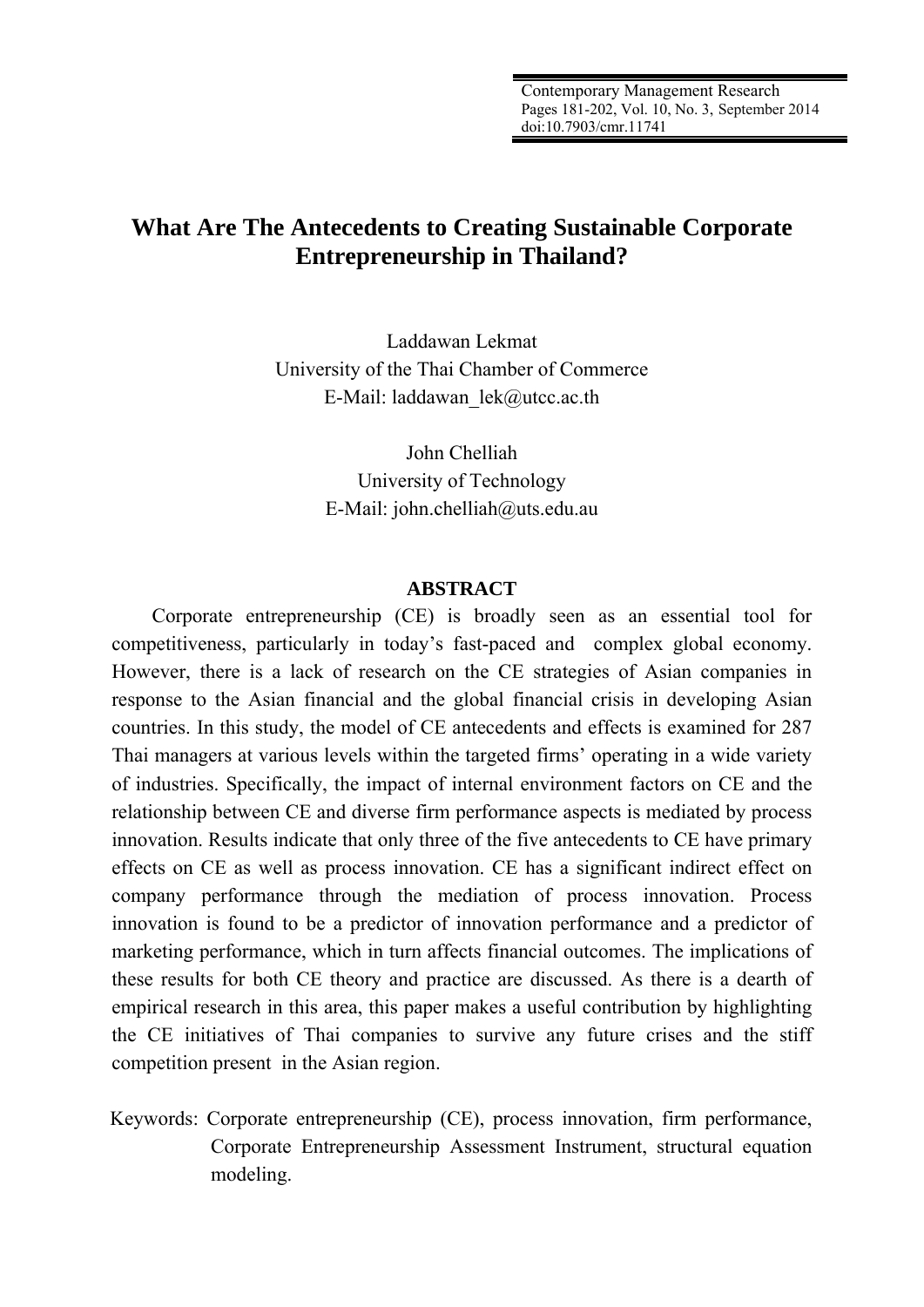# **INTRODUCTION**

Organizations are continually under competitive pressures and forced to exploit new opportunities, develop and launch new products, services, markets and technologies (Tajeddini, 2010) and place innovation at the core of their firm's competitive advantage (Morris et al., 2008).

Corporate entrepreneurship (CE) is a potential survival strategy for firms operating in highly competitive business environments. CE is viewed as the pursuit of entrepreneurial actions and initiatives that transform the existing organization through strategic renewal processes and/or extending the firm's scope of operations into new domains, that is, product-market or technological innovation (Goodale et al., 2011). Therefore, companies must seriously consider CE strategy as a means for their organizations to achieve both long-term survival and growth (Martin-Rojas et al., 2013; Tajeddini, 2010; Burns 2008).

 To be an entrepreneurial firm, entrepreneurial endeavors must be integrated into a firm's overall strategies (Goodale et al, 2011; Tajeddini, 2010) and steered by a strong entrepreneurial mindset that stimulates engagement in innovative or entrepreneurial behavior (Duobiene and Pundziene, 2007). There is a general lack of consensus on the precise key internal factors that stimulate sustainable entrepreneurial behavior (Hornsby et al., 2013; Tahseen, 2012). Many studies view innovation as the core of entrepreneurship, particularly product-market innovation (Goodale et al, 2011; Morris et al, 2008). Other studies have focused on either entrepreneurship or innovation as an independent process, resulting in limitations in their application and usefulness (McFadzean et al, 2005). While research (e.g. Kickul et al, 2011) on entrepreneurship has developed substantially over the recent decades, the intersections between operations management and entrepreneurship remain scarce. Kickul et al. (2011) suggest that cross-disciplinary research and its practice is a fruitful approach that not only leads to new insights but also can produce tangible benefits for firms. In addition, certain empirical studies focus primarily on a few measured outcomes of CE with a bias directed toward positive financial results (Haar and White, 2013). However, theseCE studies often ignore the micro-level effects of entrepreneurial orientation (EO) and activities on an organization's sustained financial performance and thus have failed to broaden the full understanding of CE and its precise impact on business performance overall and for the future.

This study contributes knowledge related to "how" entrepreneurial a firm is and determines the underlying reasons "why" sustainable entrepreneurial behavior is actually being achieved, and also how entrepreneurial activities contribute to corporate performance in the Thai context. The study, explores the antecedents and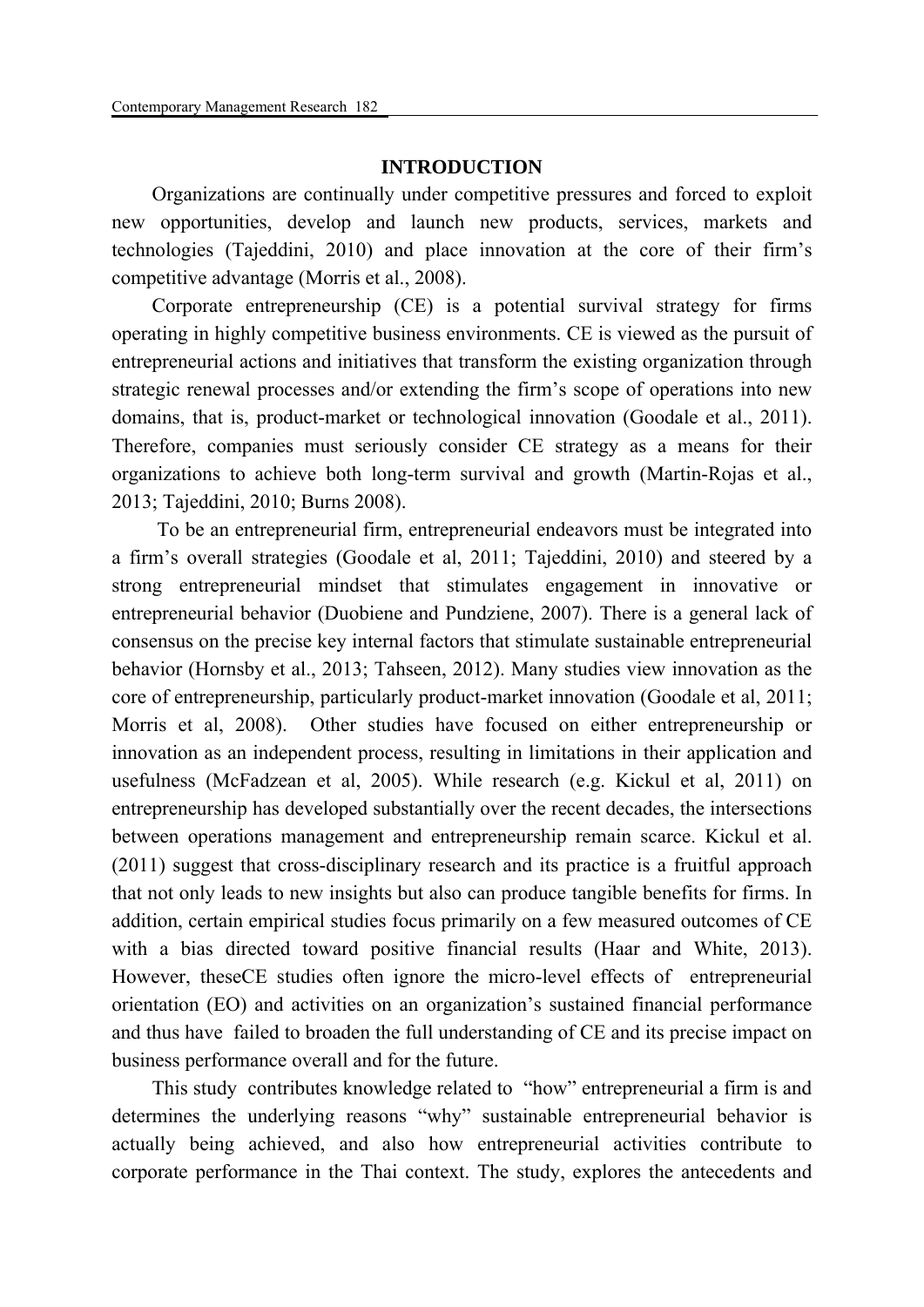effects of entrepreneurial activity in Thai firms for various industries by focusing on various aspects of firm performance, such as innovation performance, market performance, and financial performance. The study then offers recommendations for established firms that are interested in developing their entrepreneurial capability and behavior further as an effective path to sustaining their long-term development.

# **THEORETICAL BACKGROUND AND HYPOTHESES**

# **Corporate Entrepreneurship (CE)**

 A number of researchers have recognized the importance of entrepreneurial behavior as an organization-level phenomenon (Alegre and Chiva, 2013; Lekmat and Chelliah, 2011; Real et al, 2012; Tajeddini, 2010). Brizek and Khan (2007) indeed argue that the context of firm-level entrepreneurship should be delineated to generate consistency in both methodology and findings. In analyzing the diverse and complex definition of entrepreneurship, the pursuit of opportunity becomes the essence of entrepreneurship. CE is, therefore, viewed as an organizational process, and it includes both opportunity identification and an action component (Bratnicki 2005).

Management research has highlighted that EO influences "how entrepreneurship is put into practice" (Alegre and Chiva, 2013, p. 491). EO is described as firm level entrepreneurship (Todorovic and Ma, 2008) and relates to management practices regarding decision-making styles and processes that support managers' entrepreneurial behavior (Real et al, 2012). EO can thus be an important measure of how entrepreneurial a firm actually is (Morris et al, 2008; Real et al, 2012; Tahseen, 2012).

In this study, a firm's entrepreneurship is defined as the process of creating value and wealth by which managers in an established organization pursue entrepreneurial opportunities, innovation, and self-renewal, all of which require an EO managerial attitude. The EO construct that includes innovativeness, risk- taking, and proactiveness is widely used in many studies (e.g. Alegre and Chiva, 2013; Hornsby et al, 2013; Javalgi and Todd, 2011; Tang and Hull, 2012; Tang and Tang, 2012; Todorovic and Ma, 2008)*. Innovativeness* refers to creativity support, new product and service introduction, and new process development (Javalgi and Todd, 2011). *Risk taking*  involves management willingness to obligate significant resources to seek out opportunities (Nasution et al, 2011) that have both a chance of failure and the opportunity for success (Ireland et al, 2006). *Proactiveness* is concerned with opportunity seeking and exploitation of resources that can be the source of innovation, competitive advantage, and first-mover benefits in the marketplace (Ireland et al, 2006).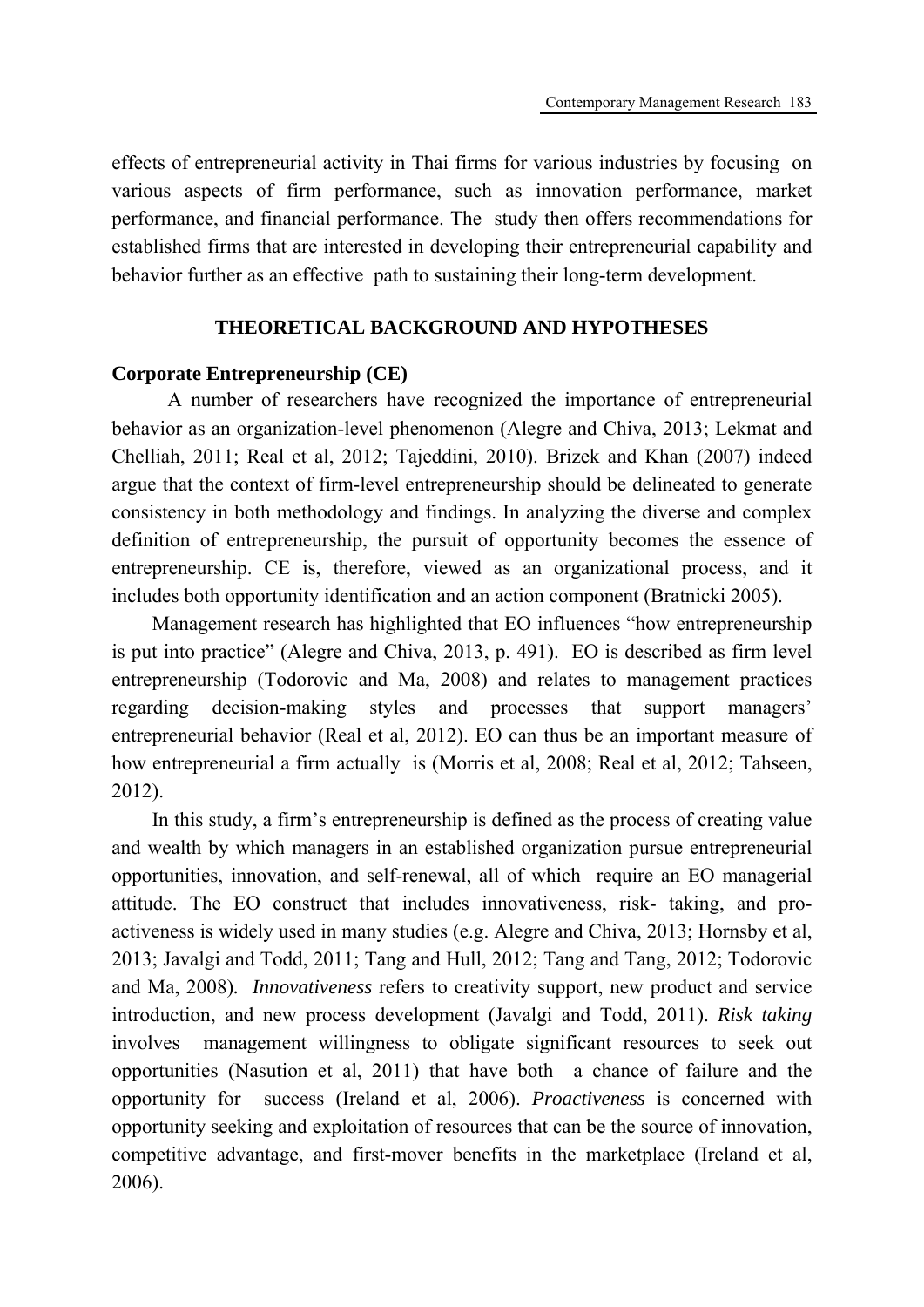# **The Internal Environment and Corporate Entrepreneurship (CE)**

 The Corporate Entrepreneurship Assessment Instrument (CEAI) developed by Hornsby et al (2002) has been widely accepted and employed by researchers to measure organizational antecedents for implementing a CE strategy (Hornsby et al, 2013; Ireland et al, 2006). Hornsby et al (2013, p. 938) suggest that the "CEAI instrument is a critical tool to advance research in the area of organizational antecedents to CE and provide insight into the important consideration of proentrepreneurship organizational architecture".

According to Hornsby et al (2002), the five factors that are precursors of managers' entrepreneurial management style are: (1) *Top management support*, which relates to the inclination of top-level managers to facilitate and stimulate entrepreneurial actions throughout an organization (Sebora et al, 2010); (2) *Work discretion/autonomy*, which involves top-level managers' commitment to tolerate failure, delegate authority and provide middle- and lower-level managers with the freedom to make decisions about their work in theways they believe are most effective (Kuratko et al, 2013); (3) *Rewards/reinforcement* involves developing and using organizational systems that reward based on performance and also support entrepreneurial activity (Kuratko et al, 2013); (4) *Time availab*ility involves estimating workloads to guarantee that individuals have the time needed to develop new ideas and innovations and supporting their efforts to accomplish short- and longterm corporate goals (Ireland et al, 2006); (5) *Organizational boundaries* refer to a barrier-free organization based on the value of management stimulus to strive for coordination (Sebora et al, 2010) and resource sharing to assess, select and utilize innovations (Kuratko et al, 2013).

These factors, individually and in combination, are theoretically considered for supporting entrepreneurial initiatives within an existing organization (Hornsby et al., 2013). Investigating the influence of these factors individually on EO should provide better understanding of the CE drivers and how well firms sustain their own entrepreneurial-oriented actions. Ireland et al. (2009) suggest that appropriate structures and processes are required for CE to work effectively (Burgess, 2013). Therefore, the CEAI is a useful tool for assessing and managing a firm's internal environment and thus to facilitate entrepreneurial behavior that becomes the foundation for successfully implementing a CE strategy (Ireland et al., 2006)

Previous research ((Hornsby et al, 2013; Goodale et al., 2011; Sebora et al., 2010; Holt et al., 2007) supports the concept that CEAI is positively associated with a firm's EO. Further, the research points out that this relationship may be reciprocal, in which case, EO in turn leads to a more entrepreneurially supportive organizational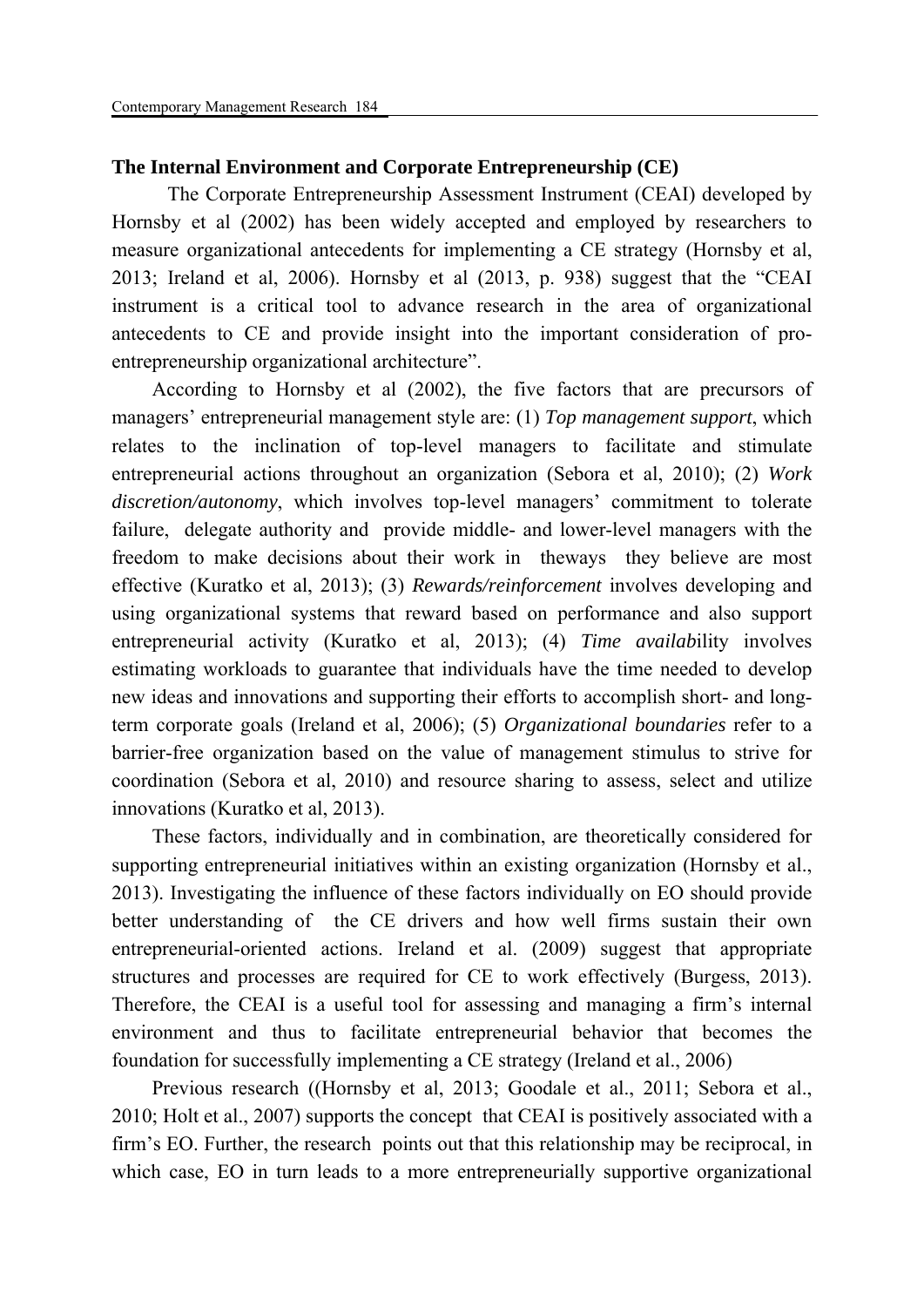environment. Future research could provide a broader understanding of the complexity of the actual interconnection between organizational readiness and orientation (Hornsby et al., 2013). It should be noted, however, that although, CEAI has been shown to be psychometrically sound and a viable means for exploring the precursors of entrepreneurial-oriented behavior, the investigation of the linkages between CEAI and entrepreneurial opportunity recognition and exploitation have been limited (Sebora et al, 2010; Brizek and Khan, 2007; Hornsby et al., 2002). Measuring an organization's internal environment has, however, been posited and confirmed as an important path for successfully implementing a CE strategy (Hornsby et al., 2013; Ireland et al., 2006). Tahseen (2012) suggests that entrepreneurial firms undertake product-market novelty, carry out somewhat risky ventures, and are the first to introduce proactive innovation. This process is accomplished by providing the right organizational climate and the appropriate conditions for both innovation and entrepreneurship to occur.

This study proposes that the internal environment, including top management support, work discretion/autonomy, rewards/reinforcement and time availability, and organizational boundaries are the predictors of EO, and in that regard, the following hypothesis is put forward:

*Hypothesis 1: Internal environment will positively relate to CE.* 

*H1a: Management support will positively relate to EO* 

*H1b: Work discretion/autonomy will positively relate to EO* 

*H1c: Rewards/reinforcement will positively relate to EO* 

*H1d: Time availability will positively relate to EO* 

*H1e: Organizational boundaries will positively relate to EO* 

# **Corporate Entrepreneurship (CE), Process Innovation and Firm Performance**

 The phenomenon of EO as a prerequisite for innovation has become a central focus of the CE literature. The term "innovation" is not only mentioned in relation to creation and the application of a new product and process, but it is also linked to marketing and organization (Gunday et al, 2011). Process innovation is a focus of this study and refers to a new element introduced into an organization's production or service operations, such as input materials, task specifications, work and information flow mechanisms, and equipment actually used to produce a product or render a service(Nasution et al., 2011) as well as used to generate ideas, and recognize and exploit new opportunities(Laforet, 2010). Process innovation leads to changes in both production and delivery methods (Gunday et al, 2011) as well as improvement in management practices and processes (Nasution et al, 2011). Process innovation also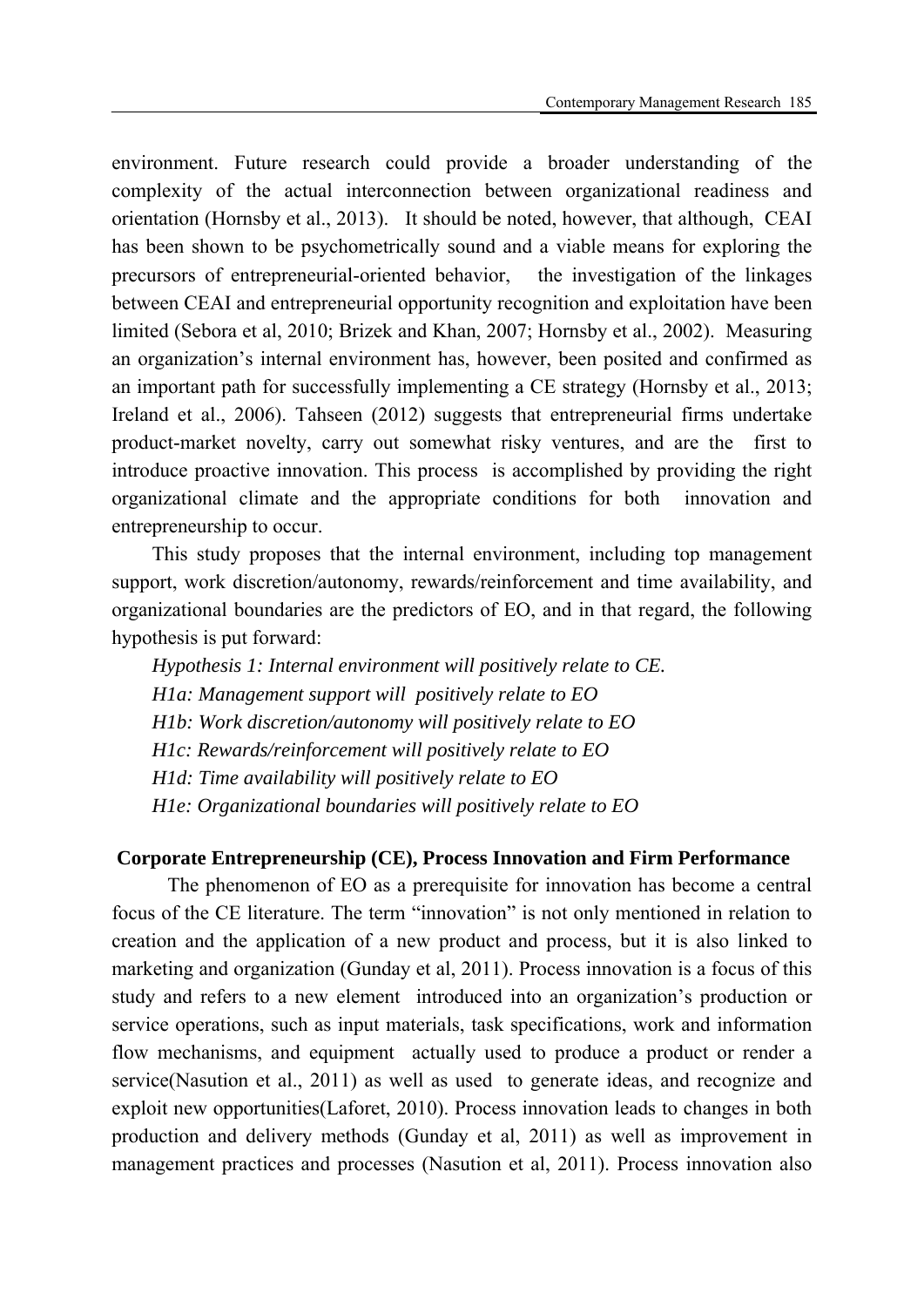includes quality functions and business process re-engineering (Nasution et al, 2011) and provides different methods for improving quality, reducing costs, and producing or delivering new value-added products (Gunday et al, 2011). Research shows that EO in terms of innovation, risk taking and proactiveness represents an important organizational process that does lead to successful process innovation results (Nasution et al., 2011; Tajeddini, 2010; Tahseen, 2012). However, the relationship between EO and process innovation requires further analysis (Alegre and Chiva, 2013) since process innovation is considered the main consequence of entrepreneurial actions. Therefore, the EO of a firm is likely to influence actual process innovation. The following hypothesis is thus put forward:

*Hypothesis 2: EO positively relates to process innovation.* 

 CE is viewed as a critical organizational process that helps a firm to survive and grow in uncertain environment conditions (Tajeddini et al, 2010). Haar and White (2013) indicate that a firm with a higher level of entrepreneurship can achieve a higher profitability, growth, and competitive advantage than its competitors. Although, there is a large body of research that demonstrates a positive association between EO and a firm's financial performance (e.g. Moreno and Casillas, 2008; Real et al, 2012; Sebora et al, 2010; Tang and Tang, 2012; Todorovic and Ma, 2008), some of these findings have not been fully conclusive (Alegre and Chiva, 2013). Real et al (2012) suggest that the contributions of EO to performance need a broader exploration of the intermediate variables that exist between EO and organizational outcomes.

Further still, the discussion of the impact of EO on non-financial outcomes is limited in the literature (Todorovic and Ma, 2008). Todorovic and Ma (2008,) stress that the influences of CE n non-financial outcomes need to be further explored, as these may be as important as actual financial outcomes. Lekmat and Chelliah (2011) in their research provide evidence that the impacts of entrepreneurial activity are related to the non-financial criteria of corporate performance in the early years of an entrepreneurial project, including increased customer satisfaction, process improvement, or product quality, and these aspects will improve superior financial results later. Thus, financial and non-financial criteria can be useful when evaluating the performance of firm-level entrepreneurship at different points in time (Carton and Hofer, 2006). Organizations that are engaging in entrepreneurial activities are expected to achieve a higher level of financial outcomes and also positive nonfinancial aspects than organizations that are lower in entrepreneurship engagement.

 This study proposes that the indirect effects of entrepreneurial activities can be expected to lead to innovation and market performance through the actual mediation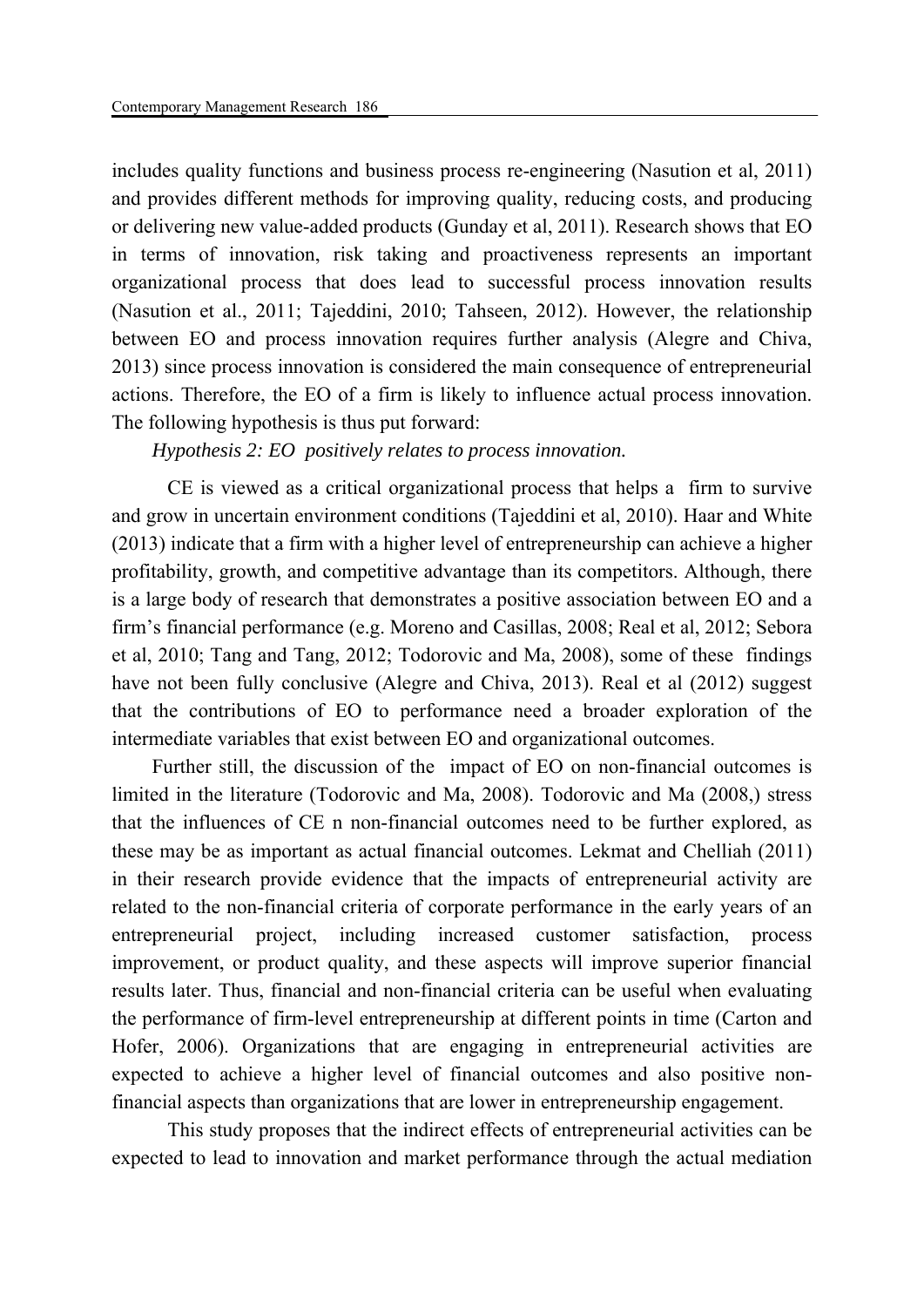of process innovation. In this respect, process innovation plays the role of an affective hub that produces a positive impact on entrepreneurial activities. Laforet (2010) suggests that the positive end results of process innovation are improved efficiency, an easy way of working, cost benefits, and process simplification. These improvements and achievements are seen as actual sources of profitability since productivity can improve business outcomes and maximize profit margins (Laforet, 2010; OECD, 2005; Tajeddini, 2010). Therefore, process innovation not only results in a a positive consideration of higher innovativeness, but also an improved market position and financial returns that then result in increased competitive advantage and superior performance of the firm (Gunday et al, 2011). Process innovation can actually increase a firm's performance in three different performance dimensions, namely, innovation, market, and financial(Alegre and Chiva, 2013; Gunday et al., 2011; Goodale et al., 2011; Tahseen, 2012; Tajeddini, 2010; Tang and Tang, 2012). Therefore, process innovation is likely to influence firm performance in both financial and non-financial aspects. The following hypothesis is thus put forth:

*Hypothesis 3: The positive relationship between EO and firm performance is mediated by process innovation.* 

*H3a: Process innovation positively relates to market performance H3b: Process innovation positively relates to innovation performance H3c: Process innovation positively relates to financial performance* 

# **METHODOLOGY**

# **Data Collection and Procedure**

The survey questionnaire was originally developed in English and then translated into Thai by a professional translator and then translated back into English by another professional translator. The questionnaire was pretested with six CEOs of Thai companies ( they were not included in the final sample) to ensure the integrity of the translation and also improve the understanding of the questions (Lekmat and Chelliah, 2011). Data were collected from managers at several levels within the targeted firm using questionnaire-based surveys to match the nature of the inquiry with the relevant source of information and overcome common method variance in the survey response. A survey team distributed the questionnaires to each participating firm in Bangkok and its metropolitan area. Of the 400 survey packages distributed, 287 were returned. Hence 287 usable questionnaires were obtained producing a response rate of 71.75%. Applying Tajeddini (2010, p. 224), to achieve this high "response rate, different strategies were used , such as making more contacts, altering the length and the form of [the]survey, a personalized cover letter, as well as a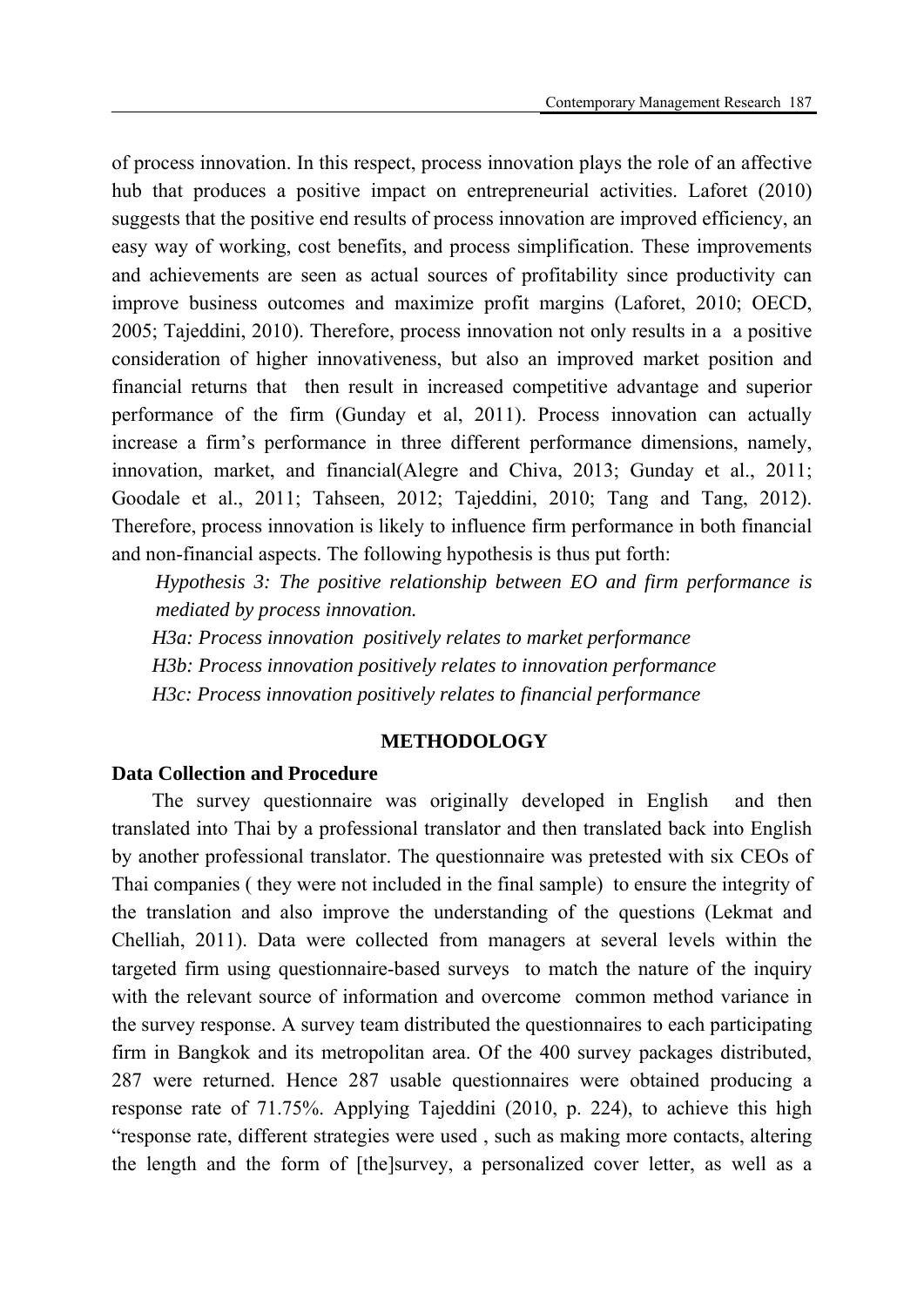promise of feedback and confidentiality". The respondents were also contacted by phone to explain the objective and the significance of the study before permission was sought to collect the actual survey data.

# **Measurement**

 To assess the *organizational antecedents of CE*, this study adopted the Corporate Entrepreneurship Assessment Instrument (CEAI) developed by Kuratko et al. (1990) which was further refined by Hornsby et al. (2002). The 48-item CEAI included five dimensions: Top management support, work discretion/autonomy, rewards/reinforcement, time availability, and organization boundaries. The respondents were asked to indicate a supportive entrepreneurial environment in their organizations using a 5-point Likert-type scale  $(1 - \text{^\circ strongly}$  disagree' to  $5 =$ 'strongly agree').

 The *entrepreneurship orientation* scale was adopted from Ireland et al (2006). Respondents were asked to identify the entrepreneurial activities and orientations within their organization and then asked to indicate on a 5-point Likert-type scale  $(1 =$ 'strongly disagree' to  $5 =$  'strongly agree') 12 items that measured entrepreneurship in terms of innovativeness, risk taking, and proactiveness. The respondents were then asked to indicate on another 5-point Likert-type scale ( $1 =$  'significantly less' to  $7 =$ 'significantly more') 11 items that measured *process innovation,* which enables innovation to be an inherent part of their organization's operations. All items were developed by Gunday et al (2011) and Nasution et al. (2011).

*Firm performance* was measured on a 16-item scale adopted by Goodale et al (2011) and Gunday et al (2011). The subjective data referred to managers' perceptions of the multiple dimensions of organizational performance compared to their main industry competitors over the past three years. To account for any lagged effect, measurement items for these variables were the actual reported measures for the previous three years. The respondents were asked to rate the variables on a five-point Likert-type scale (1 = 'very dissatisfied' to  $5 =$  'very satisfied'). This Likert-type instrument consisted of 2 items measuring financial performance, 3 items measuring market performance, and 11 items measuring innovation performance. These scales further addressed both financial and non-financial aspects, providing a holistic conceptualization of firm performance (Lekmat and Chelliah, 2011).

#### **Controls**

 Firm size and firm age were included as control variables. Company size was indicated by the number of full-time employees (up to 250: small to medium; and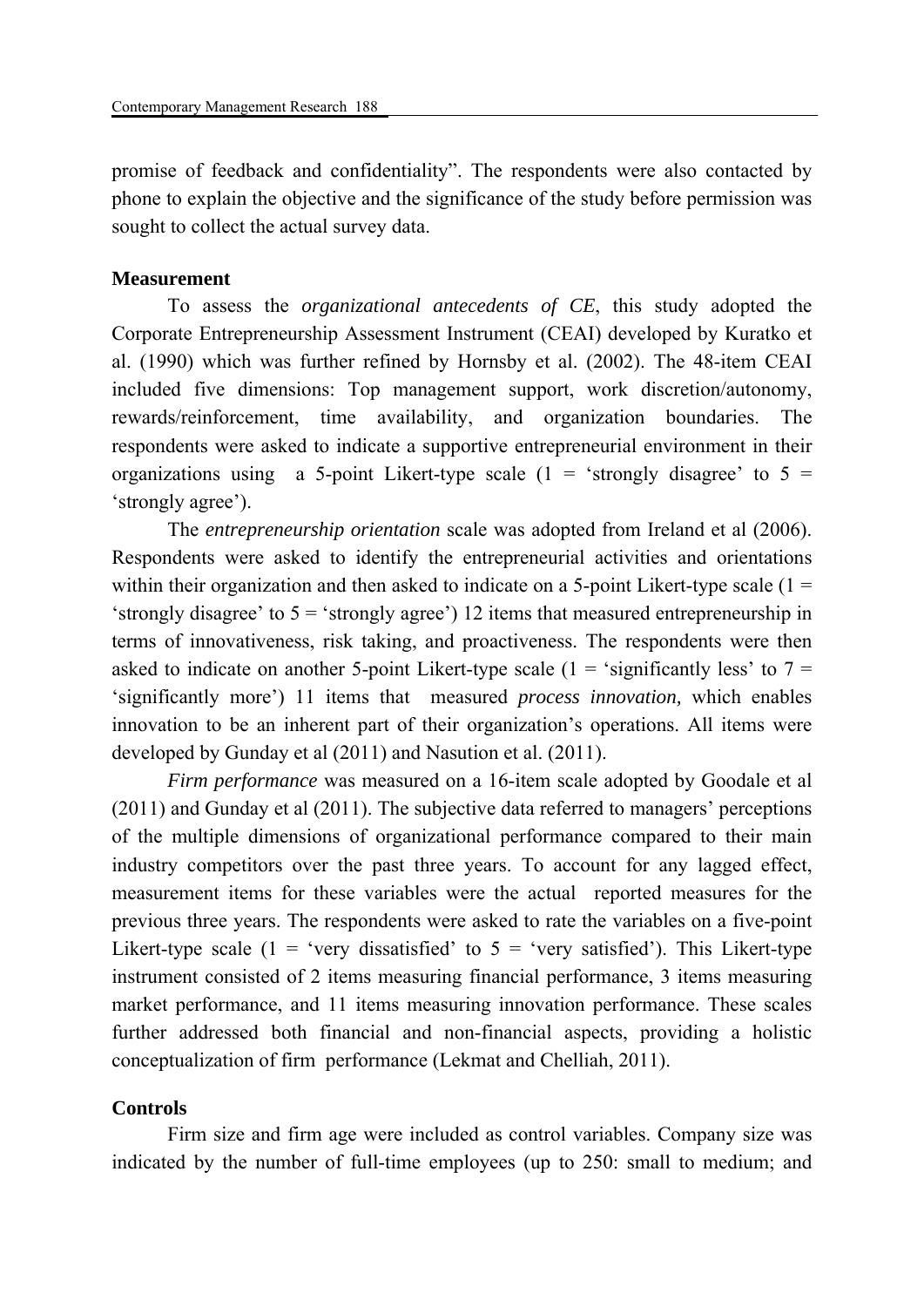above 250: large). According to Gunday et al (2011), company age was measured by the number of years a firm has been in operation (before 1975: old; between 1975 and 1992: moderate; 1992 and later: young).

 The data were also controlled via the t-test procedure for non-response bias and no significant difference ( $p < 0.05$ ) that was found in the data set responses either in entrepreneurial activity and firm performance variables or in terms of control variables. In the analyses, variables such as firm size and firm age, were examined as control variables, since these organizational variables may have an influence on both entrepreneurial activity and firm performance.

 As the study collected information from groups of respondents from the same companies, multiple-rater reliability was investigated. The Interclass Correlation Method examines inter-rater agreement (Boyer and Verma, 2000). Within-group variance and between-group variance were compared and an *F* statistic was generated. All *F* statistics were significant ( $p < 0.05$ ) for all items in this current study. Thus, all items reflected good multiple-rater reliability.

 Data collected from managers at different levels within a targeted firm can overcome the issue of common method variance (CMV) in the survey responses. However, the respondents were asked to self-report their responses, so the issue of CMV was examined. Harmon's Single Factor Test was utilized to address this issue. All factors of antecedents to CE variables and performance in a study were analyzed separately, using exploratory factor analysis (EFA) and any unrotated factor solution was also examined (Podsakoff et al, 2003). Factor analysis resulted in 5 factors of antecedents to CE with eigenvalues greater than 1.0, which accounted for 27.67% of the total variance; with factor 1 accounting for 9.96% of the variance. Similarly, factor analysis resulted in 3 factors of performance with eigenvalues greater than 1.0, which accounted for 55.56% of the total variance; with factor 1 accounting for 8.89% of the variance. Without a single factor emerging from the unrotated factor solution or one factor that explained the majority of the covariance, common method effects were probably not significant within the data in this study.

# **ANALYSIS AND RESULTS**

# **Respondent and Organizational Profiles**

 Table 1 provides information on the demographic and organizational characteristics of the respondents. The total number of respondents were 287 with male being 52.1% and female, 47.9%. The respondents were from top management (40.6%) or middle management (59.4%). There were more large companies (59.9%) than small-sized and medium-sized enterprises or SMEs (40.1%). The cases were split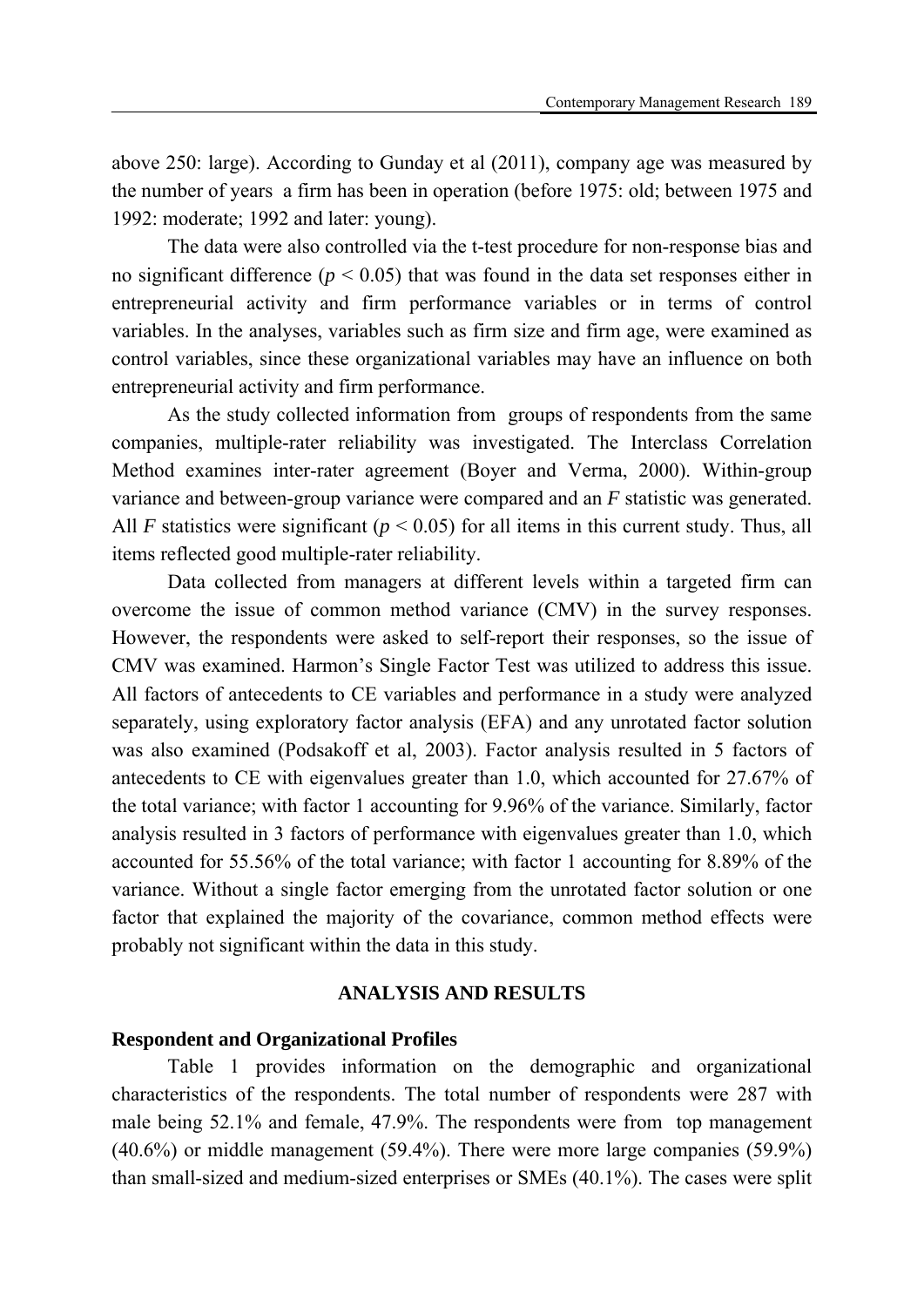according to the number of full-time employees: Cases below 250 employees were classified as SMEs and above 250 employees were classified as large. Firm age was determined by the year when production started and thereby classified as young (49.1%) and moderate to old (50.9%). The firms surveyed were distributed among the sectors as follows: Textile  $(3.1\%)$ , chemical  $(4.5\%)$ , metal products  $(2.7\%)$ , machinery (7.0%), personal care products (5.9%), electronics (6.3%), paper products (5.6%), national gas and refined fuels (8.4%), food and agriculture products (8.0%), automotive industries (11.8%), real estate (5.2%), computers and telecommunications (5.6%), hotel (4.3%), furniture (4.2%), and financial service (17.4%).

### **Measurement Reliability and Validation**

 Since all measures were adopted from Western culture- based studies, this study is exploratory research with an aim of testing the specified hypotheses to determine the applicability of Western-based existing theories in a Thai context. This will provide insights into what are drivers of CE and how Thai firms can support them. Prior to testing the CE antecedents and performance model, an exploratory factor analysis (EFA) was conducted to uncover key dimensions of the entrepreneurial activities, CE antecedents, process innovation, and performance. The approach adopted sought to achieve the best representation of the latent factors while reducing the number of observed indicators to a manageable level for robust estimates. A principal components factor analysis (PCA) with varimax rotation was utilized. Only items with factor loadings of 0.45 or above were selected for any particular factor (Tajeddini, 2010). Items that loaded significantly on more than one factor were dropped. With respect to these requirements, convergent validity was also ensured. The factor loadings were all significant at  $p \le 0.001$  and ranged from a low of 0.45 to a high of 0.89, which supported convergent validity. Then, the reliability of each construct was evaluated by Cronbach's alpha. Reliability estimates for entrepreneurship (0.74), process innovation (0.92), management support (0.86), work discretion/autonomy (0.85), rewards/reinforcement (0.84), time availability (0.68), organizational boundary (0.68), innovation performance (0.94), market performance (0.83), and financial performance (0.87) revealed a moderate to high level of internal consistency.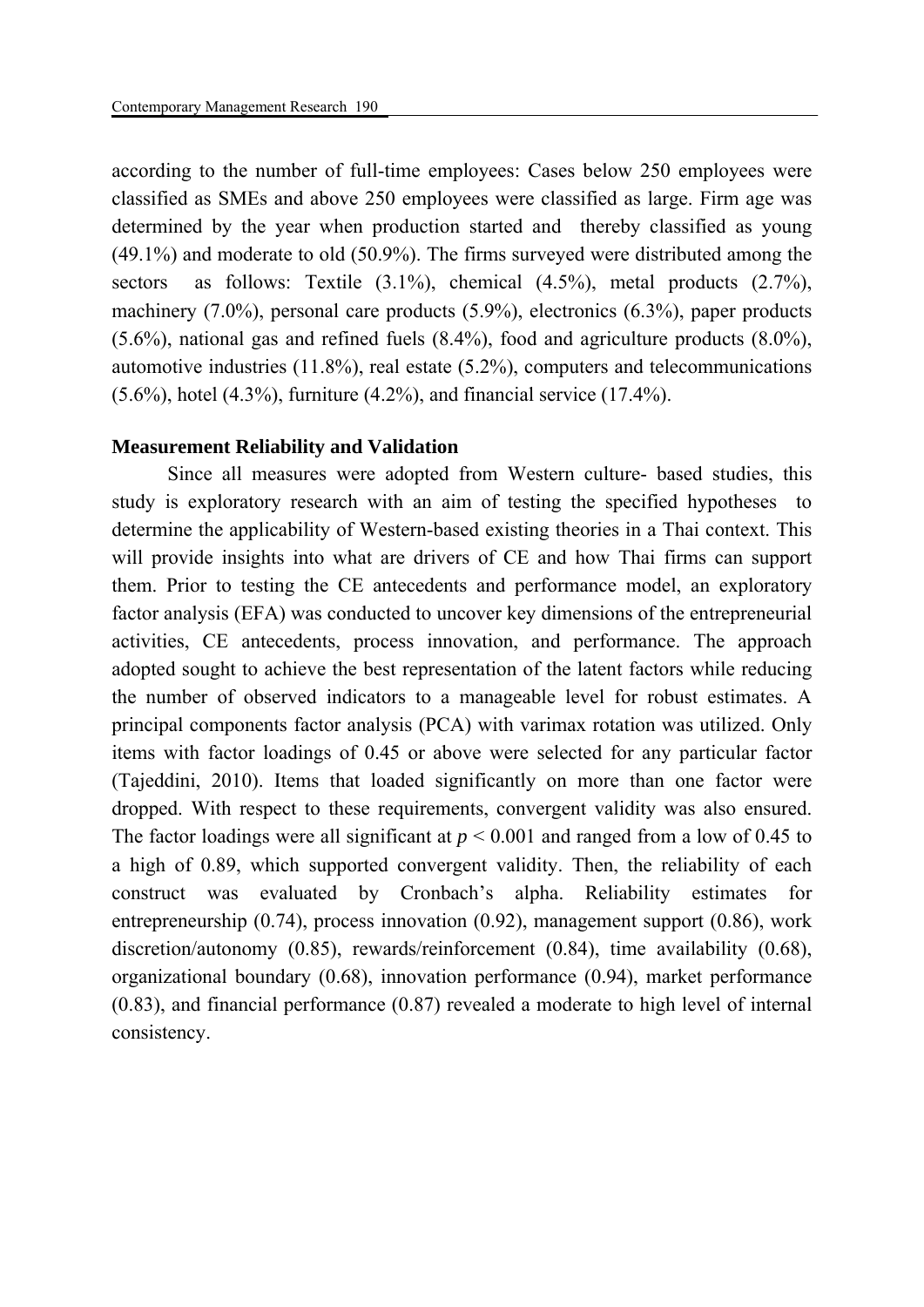| <b>Description</b>                                         | $\%$ |
|------------------------------------------------------------|------|
| Gender of respondents                                      |      |
| Male                                                       | 52.1 |
| Female                                                     | 47.9 |
| Ages of respondents                                        |      |
| 35 years or less                                           | 46.3 |
| $36-45$ years                                              | 36.8 |
| $46-55$ years                                              | 14.4 |
| over 56 years                                              | 2.5  |
| Position of respondents                                    |      |
| Top manager                                                | 40.6 |
| Middle-level manager                                       | 59.1 |
| Length in years of respondents' tenure in current firm     |      |
| $<$ 5 years                                                | 49.1 |
| $6-10$ years                                               | 26.5 |
| 11-15 years                                                | 10.6 |
| $16-20$ years                                              | 8.5  |
| Above 20 years                                             | 5.3  |
| Length in years of respondents' tenure in current industry |      |
| $<$ 5 years                                                | 38.7 |
| 6-10 years                                                 | 28.9 |
| $11-15$ years                                              | 12.7 |
| $16-20$ years                                              | 11.3 |
| Above 20 years                                             | 8.5  |
| Firm size                                                  |      |
| Medium companies (less than 250)                           | 40.1 |
| Large companies (over 250)                                 | 59.9 |
| <b>Industry Classification of firms</b>                    |      |
| textile                                                    | 3.1  |
| chemical                                                   | 4.5  |
| metal products                                             | 2.7  |
| machinery                                                  | 7.0  |
| personal care products                                     | 5.9  |
| electronics                                                | 6.3  |
| paper products                                             | 5.6  |
| national gas and refined fuels                             | 8.4  |
| food and agriculture products                              | 8.0  |
| automotive industry                                        | 11.8 |
| property development                                       | 5.2  |
| computers and telecommunications equipment                 | 5.6  |
| furniture                                                  | 4.2  |
| hotel                                                      | 4.3  |
| financial service                                          | 17.4 |

Table 1: Demographic Characteristics of Respondents (n=287)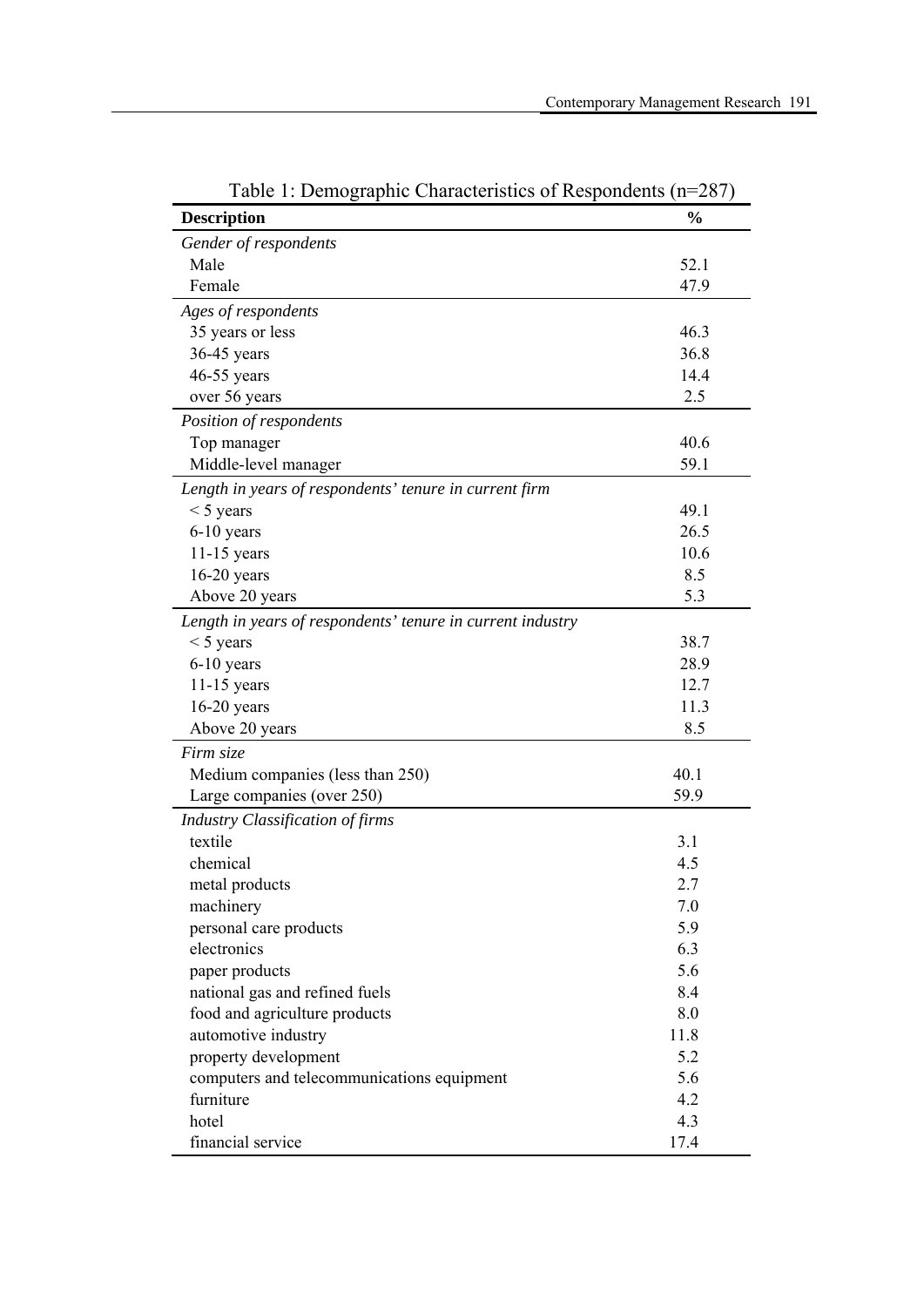To assess discriminant validity between all the constructs, an average variance extracted (AVE) test was conducted. If the AVE is higher than 0.05, discriminant validity between all constructs is assured (Tajeddini, 2010). The results in this case indicated that the AVE scores of all constructs, with exception reward/reinforcement, were higher than 0.50, signifying discriminant validity between the constructs. Although, the AVE values for the reward/reinforcement constructs were lower than 0.05, these constructs have been widely recognized, so this study retained this construct as its district construct (Kuratko et al, 2013). Overall, all measures generally revealed acceptable psychometric properties (Nasution et al, 2011).

Table 2 reports the results of the analysis of the relationships among the study variables. As indicated in the correlation analysis, all components of five antecedent conditions to EO, with the exception of time availability, significantly related to one another, thus supporting results/findings in previous research that revealed that these factors are indicators of entrepreneurial activities (Kuratko et al, 2013). In this study, only time availability was perceived as not linked to entrepreneurial activity in firms. Among the respondents in this study, entrepreneurship activities significantly related to firm performance in terms of market, innovation, and financial performance. This result supported the previous research, that is, firm-level entrepreneurship leads to higher firm performance (Alegre and Chiva, 2013; Gunday et al, 2011; Todorovic and Ma, 2008; Real et al, 2012).

# **Hypotheses Testing**

Structural Equation Modeling (SEM) was used to test the hypotheses as it combines factor analysis and multiple regression in one procedure (Hair et al, 2006). Therefore, SEM was an appropriate statistic tool for this study for data analysis because it examines a series of interdependent relationships simultaneously. Moreover, SEM provides a conceptually appealing way to test theory and assesses how well that theory fits reality as represented by the collected data (Kline, 2005). In this study, the model was found not to fit the data well,  $\chi$ 2 (57) = 258.14, *p* = 0.00, CMIN/DF = 4.53, RMSEA = 0.11, GFI = 0.88 and CFI = 0.90. The  $\gamma$ 2 value and GFI were less satisfactory in terms of fit. An inspection of the modification indices based on theory justification suggested that removing insignificant paths and adding structural paths from 'market performance' to 'innovative performance' and 'market performance' to 'financial performance' could improve the model,  $\chi$ 2 (51) = 97.52, *p*  $= 0.00$ , CMIN/DF = 1.91, RMSEA = 0.06, GFI = 0.95 and CFI = 0.97. Thus, the adjusted model shown in Figure 1 was considered preferable.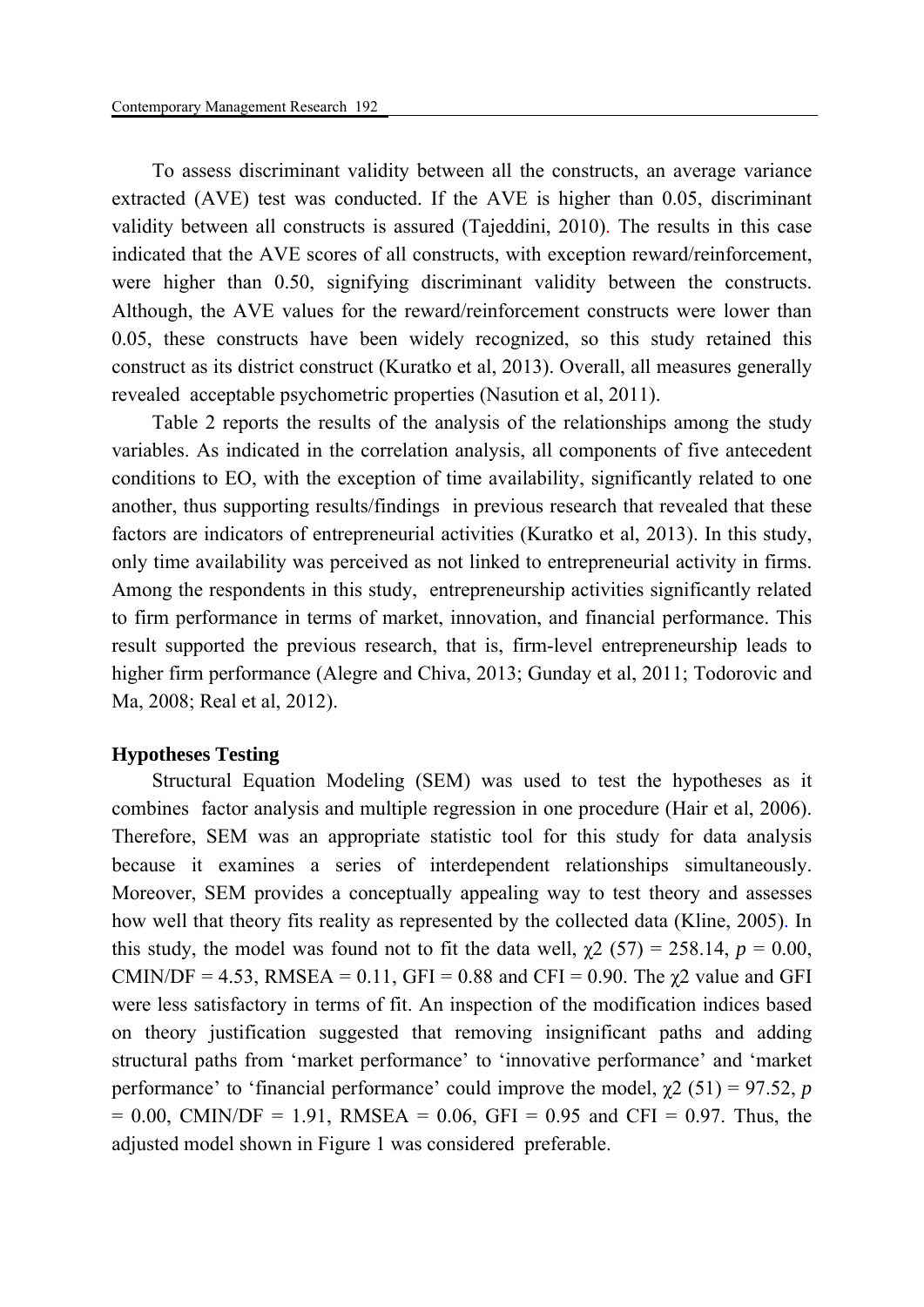| Variables                                             | Mean           | ౚ                                                                    | Alpha | AVE                 |                                         |                                      |                                 |                                                          | u,                                               | 0                                                                      |                      | ∞        |          |
|-------------------------------------------------------|----------------|----------------------------------------------------------------------|-------|---------------------|-----------------------------------------|--------------------------------------|---------------------------------|----------------------------------------------------------|--------------------------------------------------|------------------------------------------------------------------------|----------------------|----------|----------|
| Control variables                                     |                |                                                                      |       |                     |                                         |                                      |                                 |                                                          |                                                  |                                                                        |                      |          |          |
| 1. Firm age (years)                                   | 35.37          | 63.99                                                                | គី    |                     |                                         |                                      |                                 |                                                          |                                                  |                                                                        |                      |          |          |
| . Firm size (employees)                               | 9.748.61       | 2499.40                                                              | គី    |                     |                                         |                                      |                                 |                                                          |                                                  |                                                                        |                      |          |          |
| CE antecedents and outcomes                           |                |                                                                      |       |                     |                                         |                                      |                                 |                                                          |                                                  |                                                                        |                      |          |          |
| 1. Entrepreneurship                                   | $\frac{63}{4}$ | $\mathbf{6}$                                                         | 0.74  | 0.51                |                                         |                                      |                                 |                                                          |                                                  |                                                                        |                      |          |          |
| 2. Process innovation                                 | $\frac{34}{5}$ |                                                                      | 0.92  |                     | $0.53**$                                |                                      |                                 |                                                          |                                                  |                                                                        |                      |          |          |
| 3. Top Management support                             |                | 3333333                                                              | 0.86  | 35333               |                                         | $0.56***$                            |                                 |                                                          |                                                  |                                                                        |                      |          |          |
| 4. Work discretion/auto                               | <u>[9</u>      |                                                                      | 0.85  |                     |                                         |                                      | $0.55***$                       |                                                          |                                                  |                                                                        |                      |          |          |
| 5. Rewards/reinforce                                  | $\frac{8}{3}$  |                                                                      | 0.83  |                     |                                         |                                      |                                 |                                                          |                                                  |                                                                        |                      |          |          |
| 6. Time availability                                  | 333            |                                                                      |       |                     | 4##<br>030#<br>045#<br>03032#<br>03032# | $0.24**$<br>0.42**<br>0.07<br>0.62** | ##<br>0.33#<br>0.51 55<br>0.36# | $0.43**$<br>$0.31**$<br>$0.25**$<br>$0.25**$<br>$0.18**$ | $0.15*$                                          |                                                                        |                      |          |          |
| 7. Organizational boundaries                          | 3.75           |                                                                      | 0.68  | $\frac{0.58}{0.61}$ |                                         |                                      |                                 |                                                          |                                                  |                                                                        |                      |          |          |
| 8. Innovation performance                             | 3.67           |                                                                      | 0.94  |                     |                                         |                                      |                                 |                                                          |                                                  | $0.19$ <sup>\$\$\$</sup><br>0.17 <sup>\$\$</sup><br>0.14 <sup>\$</sup> | $0.42**$             |          |          |
| 9. Market performance                                 | 3.80           | 0.73                                                                 | 0.83  | 0.63                |                                         | $0.46**$                             |                                 |                                                          | $0.48$ **<br>$0.41$ **<br>$0.31$ **<br>$0.28$ ** |                                                                        | $0.23**$             | $0.62**$ |          |
| 10. Financial performance                             | 3.84           | 0.80                                                                 | 0.87  | 0.74                |                                         | $0.42**$                             | $0.29***$                       |                                                          |                                                  | 0.09                                                                   | $0.18$ <sup>**</sup> | $0.51**$ | $0.75**$ |
| Note: ** Correlation is significant at the 0.01 level |                | (2-tailed), *Correlation is significant at the 0.05 level (2-tailed) |       |                     |                                         |                                      |                                 |                                                          |                                                  |                                                                        |                      |          |          |

Table 2: Summary statistics and correlations  $(n=287)$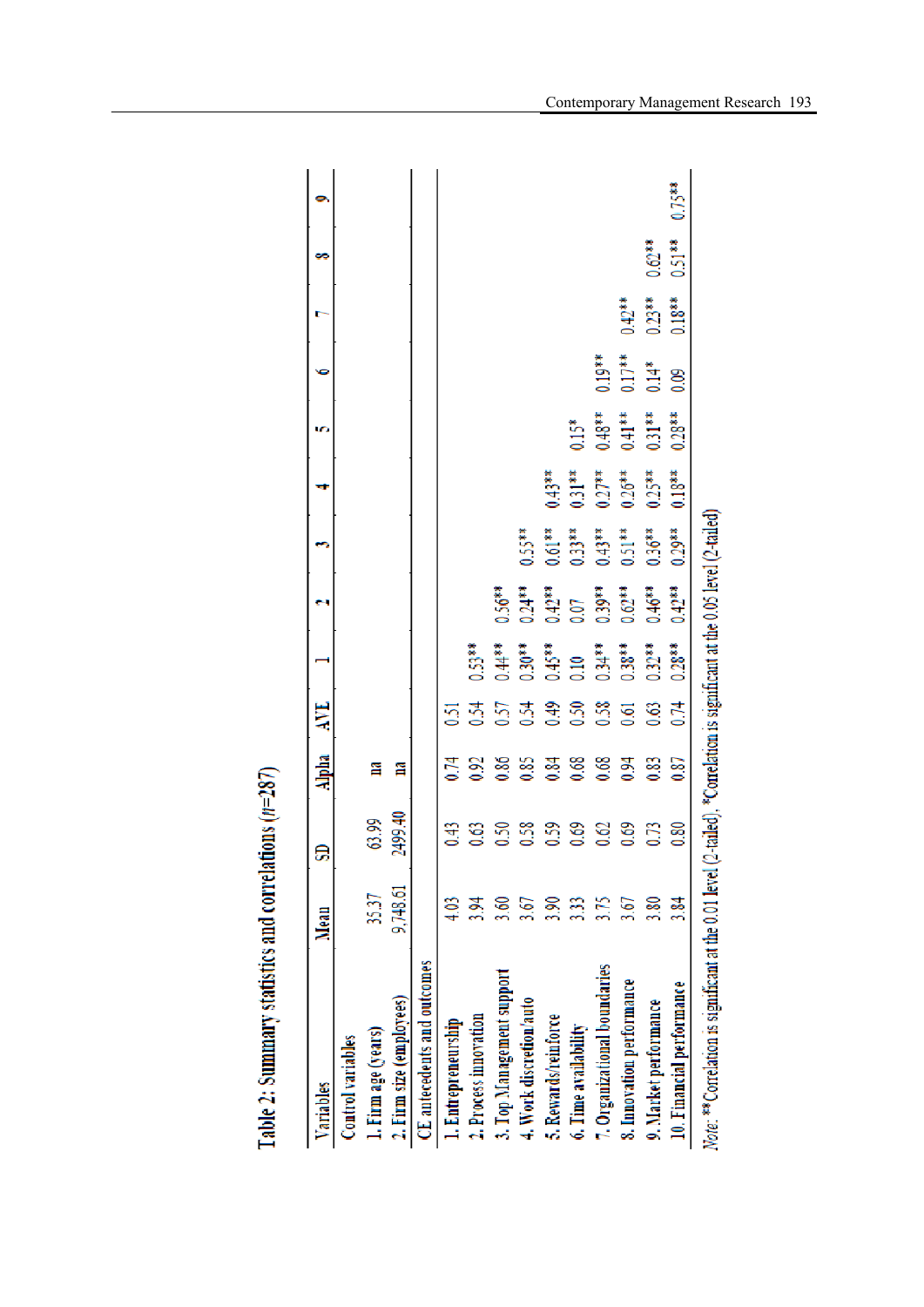

Note: \*\*significant at  $p < 0.01$ , \*significant at  $p > 0.05$ Figure 1 Final model of CE antecedents and performance

All arrows in Figure 1, which indicate the supported association, are significant  $(p < 0.05)$ . Three of the five antecedents to CE were significantly predictive of EO (innovativeness, risk taking and proactiveness). Management support, rewards/reinforcement and organizational boundaries respectively positively related to EO (H1a, H1c, and H1e supported). There was no support in the data for the hypotheses that suggested that work discretion/autonomy (H1b not supported) or time availability (H1d not supported) affects EO. The regression estimates in the SEM model indicated that rewards/reinforcement and top management support are the strongest drivers of EO, furthersuggesting that they are very influential in promoting entrepreneurial activities. Top managers need to set the tone for innovation and need to encourage their employees to believe that innovation is part of a role that is set for all employees in the company (Greenberg and Baron, 2008; Tahseen, 2012). Moreover, managers (?) need to be willing to facilitate entrepreneurial projects by providing resources, such as human and financial resources, that will make innovation possible (Sebora et al, 2010). In terms of rewards/reinforcement, the study findings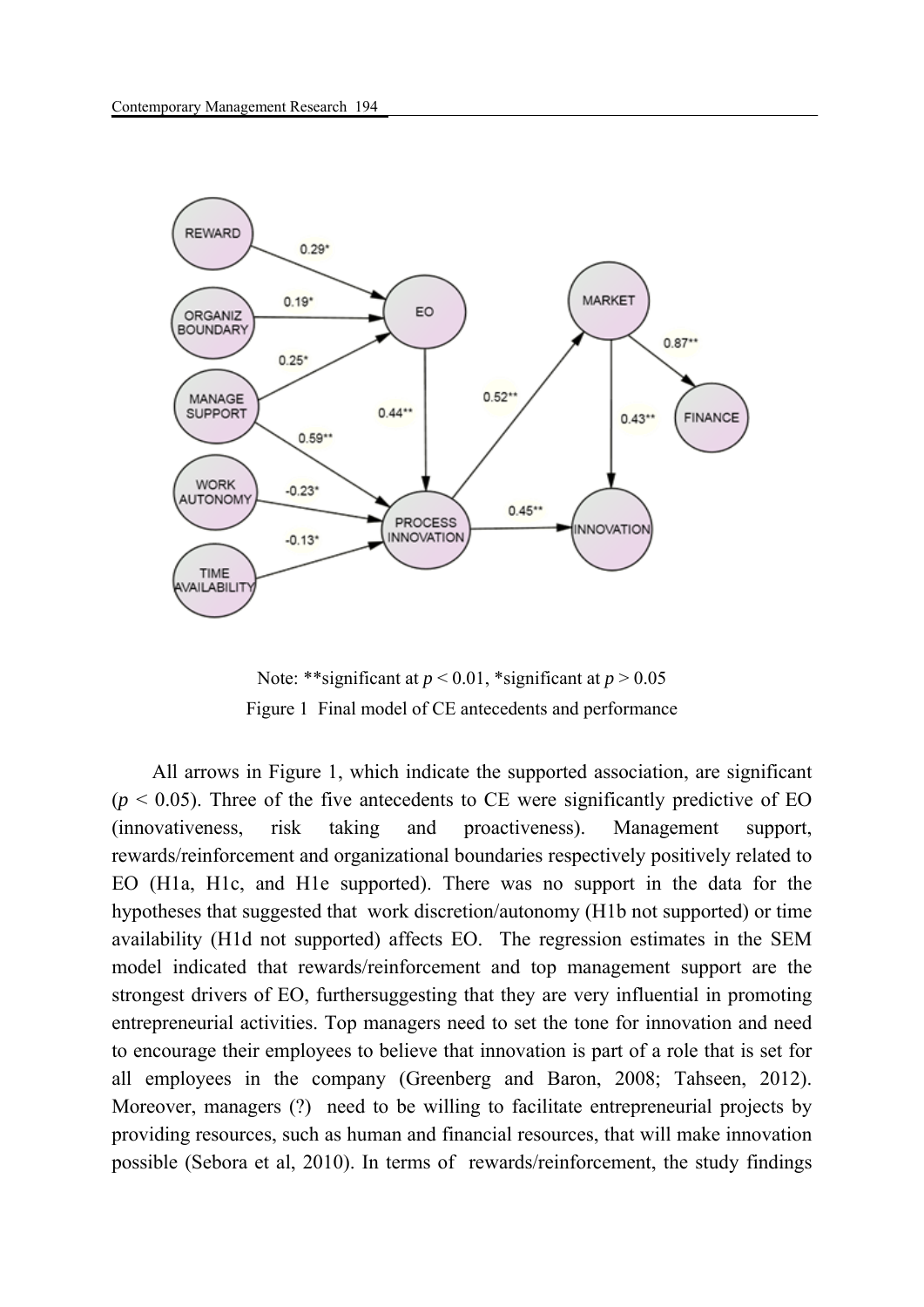suggest that entrepreneurship would be impossible to implement if there were no motivation (Kuratko et al, 2013). Thus, employees behave entrepreneurially when the appropriate incentives are introduced to elicit and reinforce entrepreneurial behavior. Further, appropriate rewards enable innovations to occur both faster and better (Sebora et al, 2010). The interesting finding beyond the hypothesized model indicated that three of the five antecedents to CE are also significantly predictive of process innovation. Top management support has both direct and positive effects on process innovation, whereas work discretion/autonomy and time availability have direct and also negative impacts on process innovation. These results indicate that entrepreneurial activities are inhibited when managers have limited autonomy, work overload, and time constraints. Organizations in which managers have highly structured work are likely to be slow in implementing ideas (Goodale et al, 2011; Sebora et al, 2010; Morris et al, 2008). Goodale et al (2011) found that the presence of control-related structures, policies, systems, and operating management philosophies in an organization seem to be a restriction to the freedoms needed to successfully promote entrepreneurial behavior.

With regard to the effect of EO on process innovation, EO was found to be positively associated with process innovation (H2 supported).These findings show that EO has an indirect positive impact on market and innovation performance via process innovation. In addition, process innovation was found to be positively associated with marketing (H3a supported) and have both direct and indirect (through marketing performance) effects on innovation performances (H3b supported). However, process innovation was not found to be positively related to financial performance (H3c not supported). These findings show that process innovation has an indirect effect (through marketing performance) on financial performance. Marketing competence is viewed as one of the basics for financial outcomes since customer satisfaction, market share, and sales growth can make significant contributions to financial goals achieved with improved product quality and delivery (Gunday et al, 2011; Lekmat and Chelliah, 2011; Tahseen, 2010).

The preferred model confirms that internal environments for CE are likely to support entrepreneurial behavior and the use of CE strategy. Also, this model verifies that EO stimulates process innovation, which in turn sustains innovation performance and market performance, thereby improving financial performance overall.

# **CONCLUSION AND IMPLICATIONS**

This study reported on entrepreneurial activities in Thailand's manufacturing and service industries. A theoretical framework was empirically investigated, specifying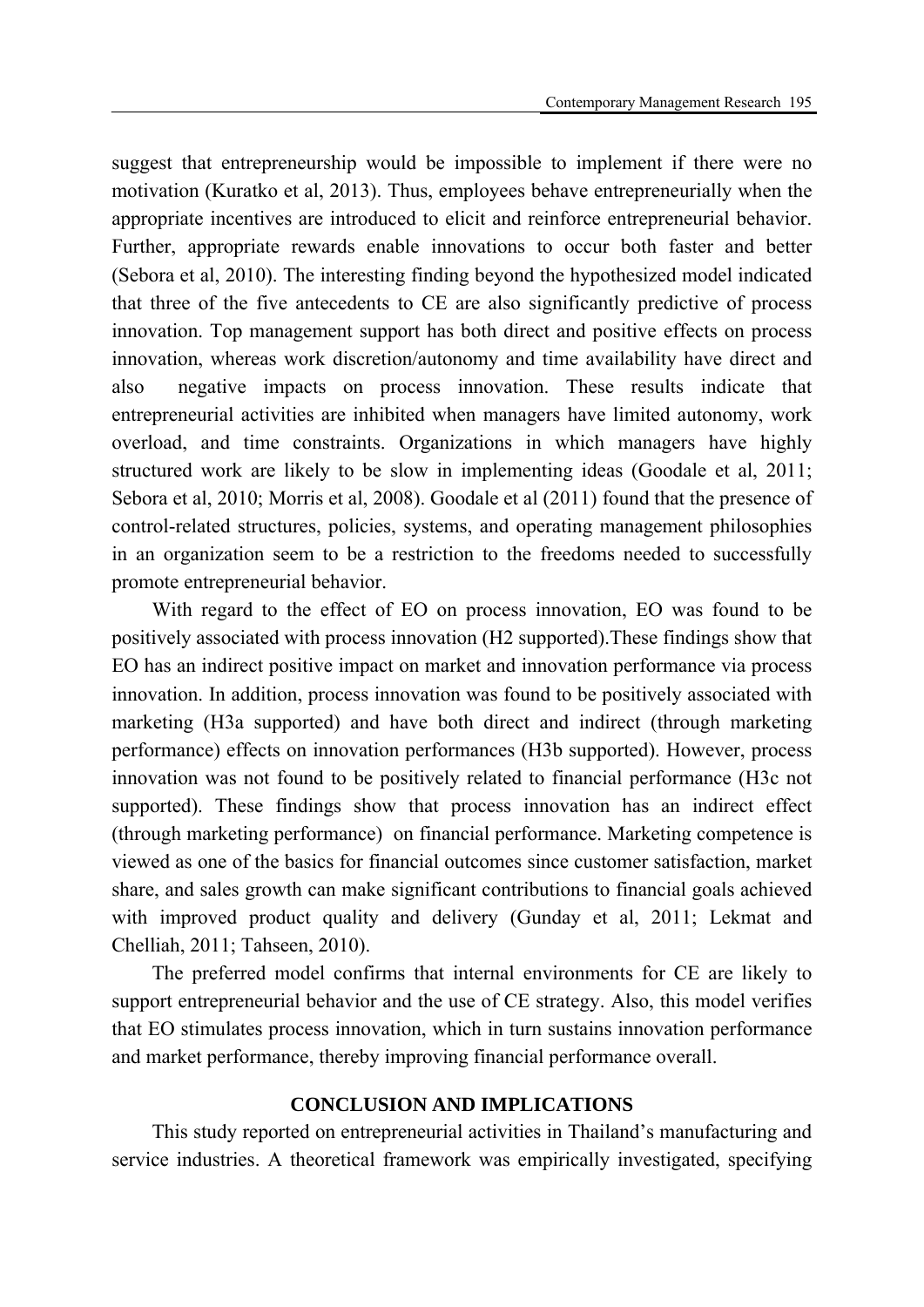the antecedents to the creation of sustainable entrepreneurship and the indirect effects of CE on firm performance through the process innovation mediation. The study not only discloses how CE affects various firm performance facets; it also indicates that process innovation does act as a mediator role between CE and performance criteria.

Internal climate variables were examined to aid in the understanding of the development of sustainable entrepreneurial behavior in firms. The findings of this study back the claim that internal climate variables support innovation, entrepreneurial behavior, and the use of CE strategy. Management support is the most significant predictor of both entrepreneurial behavior and process innovation, suggesting that top management is critical in formulating and implementing entrepreneurship in a company as an ongoing way of thinking and acting (behavior). Needless to say, top management is the key to stimulating employees to think and act entrepreneurially. Thus, the internal working environment should be the focus of ongoing design and development efforts by management.

 In addition, the relationships between CE and the various aspects of corporate performance (market, innovation and financial performance) were found to have significant positive correlations. The path model analysis indicated that market performance and innovation performance are outcomes of CE via process innovation, suggesting that CE tends to increase company performance. However, the positive relationship between CE and performance is mediated by process innovation. Although the direct association between process innovation and financial performance was not found to be significant in this instance, the impact of process innovation on financial outcomes is mediated by market performance. Therefore, a focus on the impact of CE on multidimensional performance measures based on both financial and non-financial aspects will broaden the conceptualization of performance as well as contribute to a better understanding of CE-performance relationship implications. Importantly, the results suggest that process innovation tends to play the most important role because it acts as mediator wherein CE is likely to sustain market, innovation and financial performance.

In 1997, Thailand was among the countries worst affected by the Asian financial crisis. Consequently, growth, particularly growth via innovation, was viewed as the key priority for long-term survival and prosperity for Thai companies, as competition from China and neighboring ASEAN countries increased substantially. CE is viewed globally as a key driver of sustainable growth and competitive advantage in companies and the economic development in nations. It is therefore crucial that Thai companies recognize and understand forces that drive CE.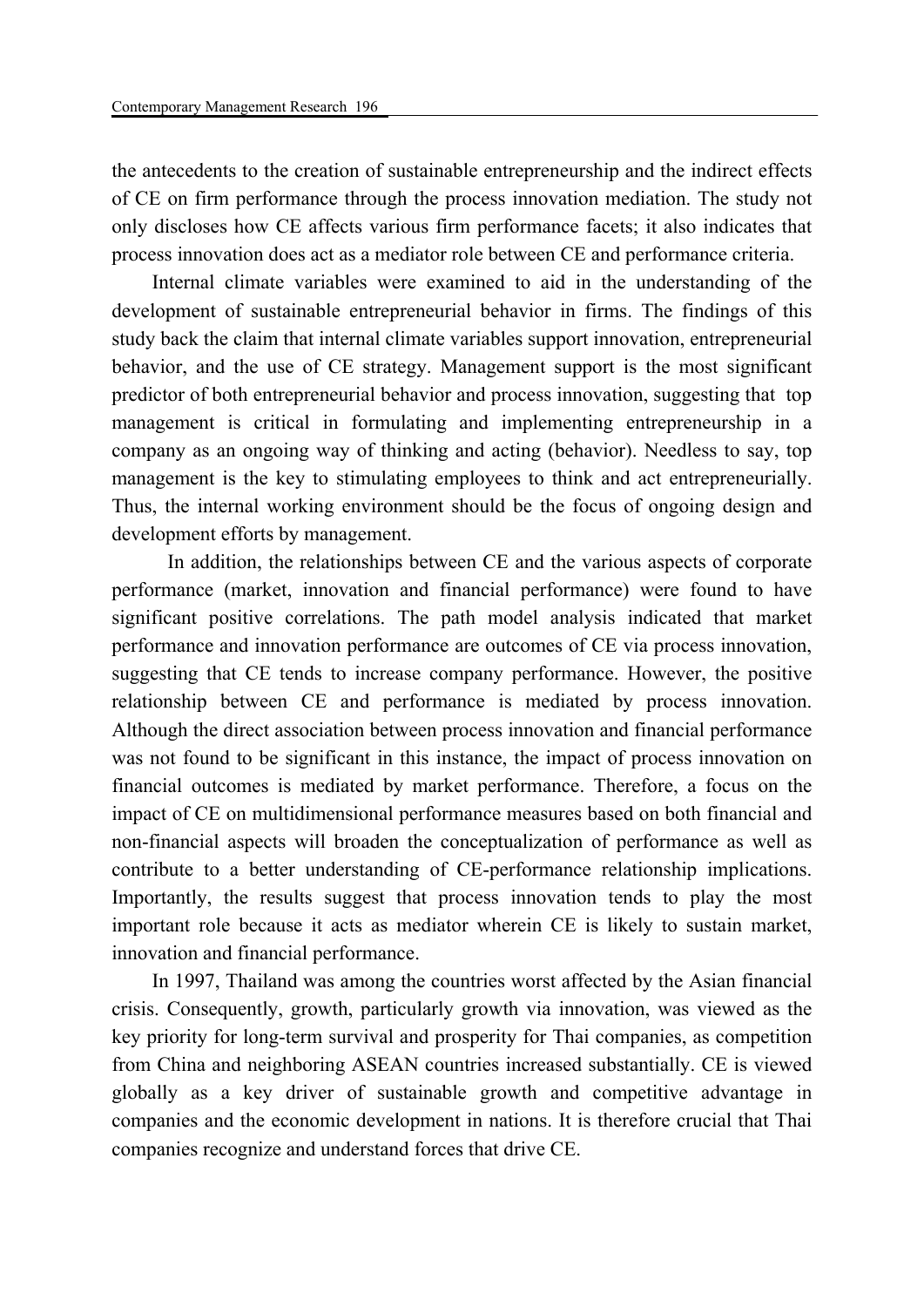The findings of this study offer several managerial implications. First, to improve company performance, entrepreneurial behavior should be encouraged by creating an entrepreneurial climate using internal environment factors. People at all levels of a company can play critical roles in successful entrepreneurship efforts, so the actions of top management become especially critical and must fulfill particular roles in the entrepreneurial process. They must invest in the development of people. The other lesson learned from entrepreneurial firms is that priorities must be turned upside down – that firms must invest in their employees first and understand that value creation for customers then follows and recognize that productive employees and satisfied customers will create more wealth for stockholders. Moreover, this study supports the fact that the entrepreneurial behavior of a firm is an important major driver of process innovation, which in turn improves organizational performance. Firms that possess the resources to develop their innovative competencies and improvement processes can expect a more substantial enhancement of their innovation and market outcomes when they have encouraged and implemented entrepreneurship activities as a fundamental part of their business strategy (Gunday et al, 2011). It was observed that increased financial performance occurs as the result of increased market performance, which depends on obtaining higher process improvement and innovation. Therefore, process innovation plays the most important function since it acts as a mediating position, where the positive effects of entrepreneurial activities are gathered and then boost innovation and market and financial results (Gunday et al, 2011).

# **LIMITATIONS AND FUTURE RESEARCH**

The study does have some limitations. First, the study was limited to Thai firms. Interpretation should, therefore be cautious when generalizing this study to other industries and countries. Also, all data were gathered via a cross-sectional method; therefore, it is reasonable to conclude that the role variables and their results related to only a specific point in time (Tajeddini, 2010, p. 229). Finally a certain amount of time might be necessary to reflect on the positive effects of CE performance in Thailand specifically financial outcomes. This study measures performance over a three-year period, which thus does not capture the long-term effects of CE.

Building from the results of the study, there are certain implications for future research. First, it would be insightful to replicate this study with new and larger sample. Second, more variables could be incorporated into the model, such as other types of innovations (e.g. product and market innovations) since all individual innovation forms may be more or less positively related to certain other facets of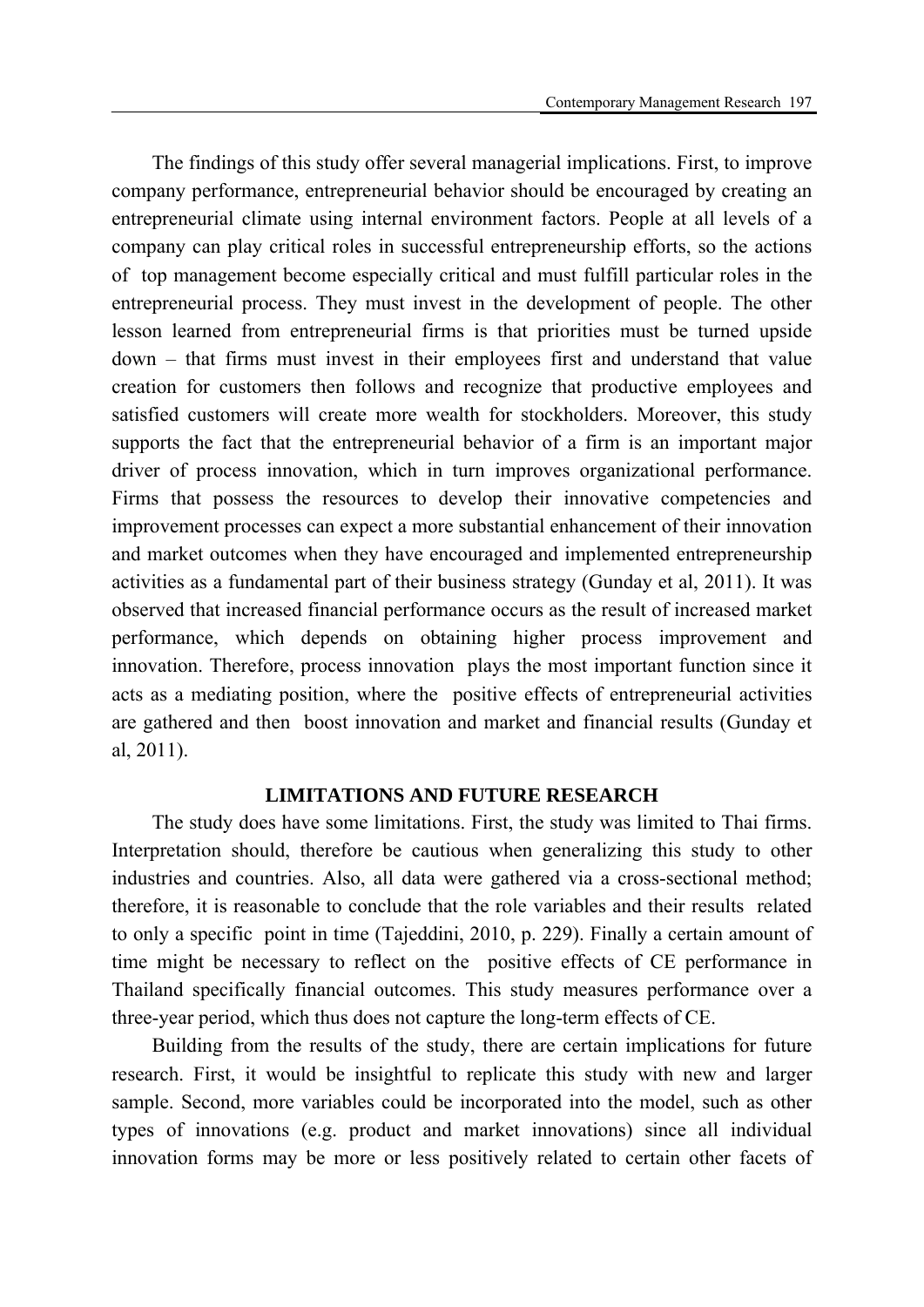organizational outcomes (Gunday et al, 2011). Positive and negative outcomes of CE and process innovation would provide more insights since CE (?) can have negative as well as positive impacts. Moreover, global and national financial crises and natural disasters do make business conditions unpredictable (Tajeddini, 2010, p. 229). Thus future research is needed to understand entrepreneurship endeavors in the context of tough times, possibly even encompassing corporate social responsibility and its dimensions. It is also necessary to include a certain amount of time to observe the long-term positive effects of process innovation on financial performance. Prior studies suggest that a longitudinal study might indeed discover the direction of the interconnection between the variables of CE study (Tajeddini, 2010).

### **ACKNOWLEDGMENT**

This study was supported by a grant from the Research Support Office of the University of the Thai Chamber of Commerce. The author wishes to gratefully acknowledge the valuable feedback offered by anonymous reviewers.

# **REFERENCES**

- Alegre, J. & Chiva, R. (2013). Linking entrepreneurial orientation and firm performance: The role of organizational learning capability and innovation performance. *Journal of Small Business Management*, 51 (4), 491-507. http://dx.doi.org/10.1111/jsbm.12005
- Boyer, K.K. & Verma, R. (2000). Multiple raters in survey-based operations management research: a review and tutorial. *Production and Operations Management*, 9 (2), 128-140. http://dx.doi.org/10.1111/j.1937- 5956.2000.tb00329.x
- Brizek, M. G. & Khan, M. A. (2007). An empirical investigation of corporate entrepreneurship intensity in the casual dining sector. *Hospitality Management*, 26, 871-885. http://dx.doi.org/10.1016/j.ijhm.2006.07.008
- Burgess, C. (2013). Factors influencing middle managers' ability to contribute to corporate entrepreneurship. *International Journal of Hospitality Management*, 32, 193-201.
- Burns, P. (2008). *Corporate entrepreneurship: building the entrepreneurial organization* (2nd ed.). New York, Palgrave Macmillan.
- Carton, R. B. & Hofer, C. W. (2006). *Measuring organizational performance: Metrics for entrepreneurship and strategic management research,* Northampton, Edward Elgar.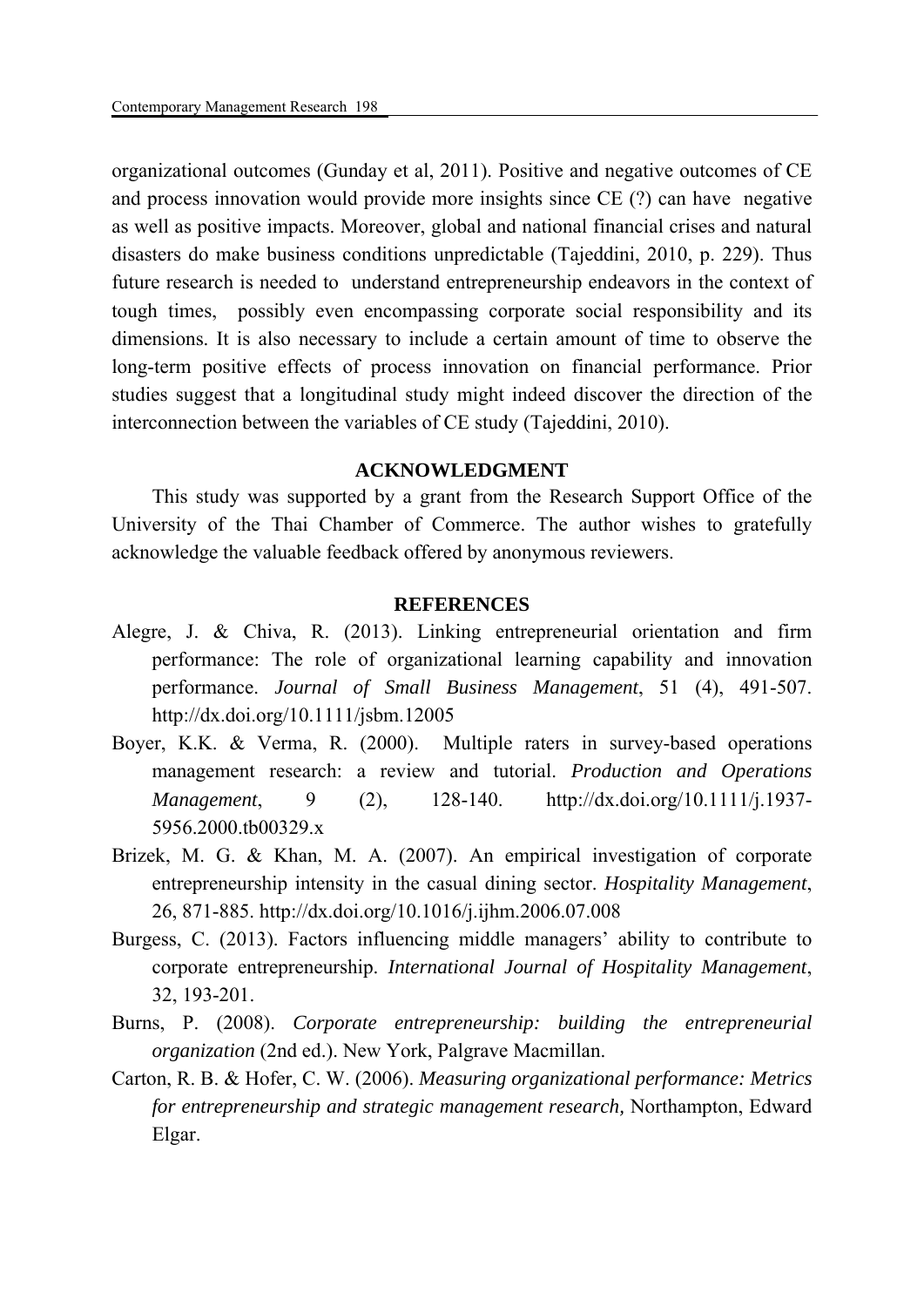- Duobiene, J. & Pundziene, A. (2007). Development of entrepreneurial organizational culture. *Economics and Management*, 5(3), 507-515.
- Goodale, J.C., Kuratko, D. F., Hornsby, J.S. & Covin, J. G. (2011). Operations management and corporate entrepreneurship: the moderating effect of operations control on the antecedents of corporate entrepreneurship activity in relation to innovation performance. *Journal of Operations Management*, 29(1), 116-127. http://dx.doi.org/10.1016/j.jom.2010.07.005
- Greenberg, J. & Baron, R.A. (2008) *Behaviour in organizations* (9th ed.)*.* Upper Saddle River, New Jersey, Pearson Prentice Hall.
- Gunday, G., Ulusoy, G., Kilic, K. & Alpkan, L. (2011). Effects of innovation types on firm performance. *International Journal of Production Economics*, 133, 662- 676. http://dx.doi.org/10.1016/j.ijpe.2011.05.014
- Haar, J.M. & White, B.J. (2013). Corporate entrepreneurship and information technology towards employee retention: A study of New Zealand firms. *Human Resource Management Journal*, 23 (1), 109-125. http://dx.doi.org/10.1111/j.1748-8583.2011.00178.x
- Hair, J.F, Black, W.C, Babin, B.J, Anderson, R.E. & Tatham, R.L. (2006). *Multivariate data analysis* (6th ed.). New Jersey. Pearson Prentice Hall.
- Holt, D. T., Rutherford, M. W. & Clohessy, G. R. (2007). Corporate entrepreneurship: an empirical look at individual characteristics, context, and process. *Journal of Leadership and Organizational Studies*, 13 (4), 40-54. http://dx.doi.org/10.1177/10717919070130040701
- Hornsby, J.S., Kuratko, D.F. & Zahra, S.A. (2002). Middle managers' perception of the internal environment for corporate entrepreneurship: assessing a measurement scale. Journal of Business Venturing, 17 (3), 253-273. http://dx.doi.org/10.1016/S0883-9026(00)00059-8
- Hornsby, J. S., Kuratko, D. F., Holt, D.T. & Wales, W.J. (2013). Assessing a measurement of organizational preparedness for corporate entrepreneurship. *Journal of Product Innovation Management*, 30 (5), 937-955. http://dx.doi.org/10.1111/jpim.12038
- Ireland, R. D., Kuratko, D. F. & Morris, M. H. (2006). A health audit for corporate entrepreneurship: innovation at all levels. Part II. *Journal of Business Strategy*, 27 (2), 21-29. http://dx.doi.org/10.1108/02756660610650019
- Javalgi, R.G. & Todd, P.R. (2011). Entrepreneurial orientation, management commitment, and human capital: The internationalization of SMEs in India. *Journal of Business Research*, 64, 1004-1010. http://dx.doi.org/10.1016/j.jbusres.2010.11.024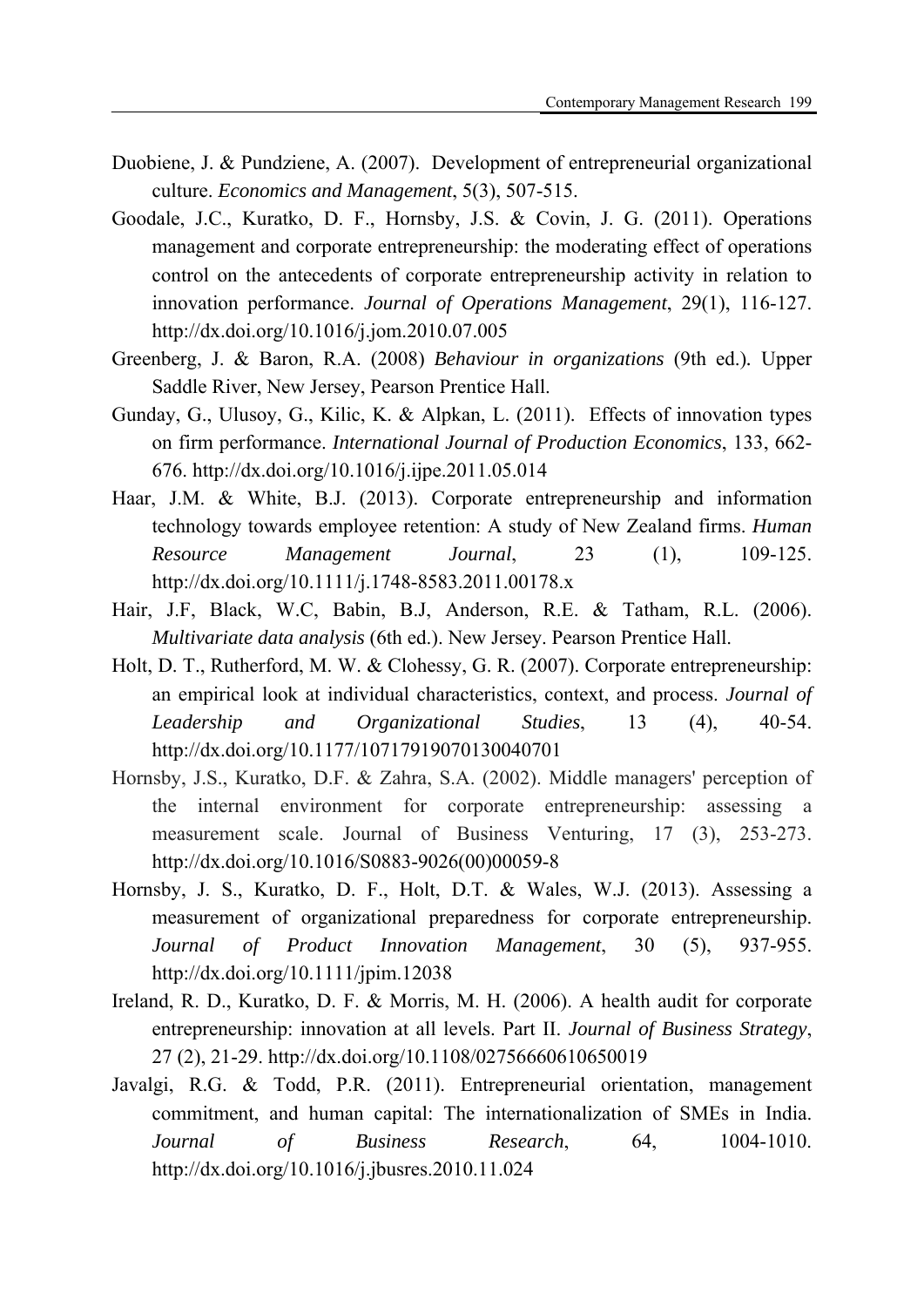- Kickul, J.R., Griffiths, M.D., Jayaram, J. &Wagner, S.M. (2011). Operations management, entrepreneurship, and value creation: emerging opportunities in a cross-disciplinary context. *Journal of Operations Management*, 29, 78-85. http://dx.doi.org/10.1016/j.jom.2010.12.004
- Kline, R. B. (2005). *Principles and practice of structural equation modeling*. NY, The Guilford Press.
- Kuratko, D.F., Montagno, R.V. & Hornsby, J.S. (1990). Developing an intrapreneurial assessment instrument for an effective corporate entrepreneurial environment. Strategic Management Journal, 11 (1), 49-58.
- Kuratko, D.F., Hornsby, J.S. & Covin, J.G. (2013). Diagnosing a firm's internal environment for corporate entrepreneurship. Business Horizons, 57 (1), 37- 47. http://dx.doi.org/10.1016/j.bushor.2013.08.009
- Lekmat, L. & Chelliah, J. (2011). Surviving the next economic crisis: corporate entrepreneurship strategies in Thai automotive SMEs. *Journal of International Management Studies*, 6(3), 18-35.
- Laforet, S. (2010). Organizational innovation and outcomes in SMEs. *Advances in Business Marketing and Purchasing*, 16, 341-362.
- McFadzean, E., O'Loughlin, A. & Shaw, E. (2005). Corporate entrepreneurship and innovation part 1: the missing link. *European Journal of Innovation Management*, 8 (3), 350-372. http://dx.doi.org/10.1108/14601060510610207
- Moreno, A.M. & Casillas, J.C. (2008). Entrepreneurial orientation and growth of SMEs: a causal model. *Entrepreneurship Theory and Practice*, 32(2), 507-528. http://dx.doi.org/10.1111/j.1540-6520.2008.00238.x
- Morris, M. H., Kuratko, D. F. & Covin, J. G. (2008). *Corporate entrepreneurship and innovation* (2nd ed.). Mason, USA, Thomson South-Western.
- Nasution, H. N., Mavondo, F. T., Matanda, M. J. & Ndubisi, N. O. (2011). Entrepreneurship: its relationship with market orientation and learning orientation and as antecedents to innovation and customer value. *Industrial Marketing Management*, 40, 336-345. http://dx.doi.org/10.1016/j.indmarman.2010.08.002
- OECD (2005). *Oslo manual: proposed guidelines for collecting and interpreting technological innovation data*. Paris.
- Podsakoff, P. M., Mackenzie, S.B., Lee, J.Y. & Podsakoff, N. P. (2003). Common method bias in behavioral research: a critical review of the literature and recommended remedies. *Journal of Applied Psychology*, 55 (2), 879-903.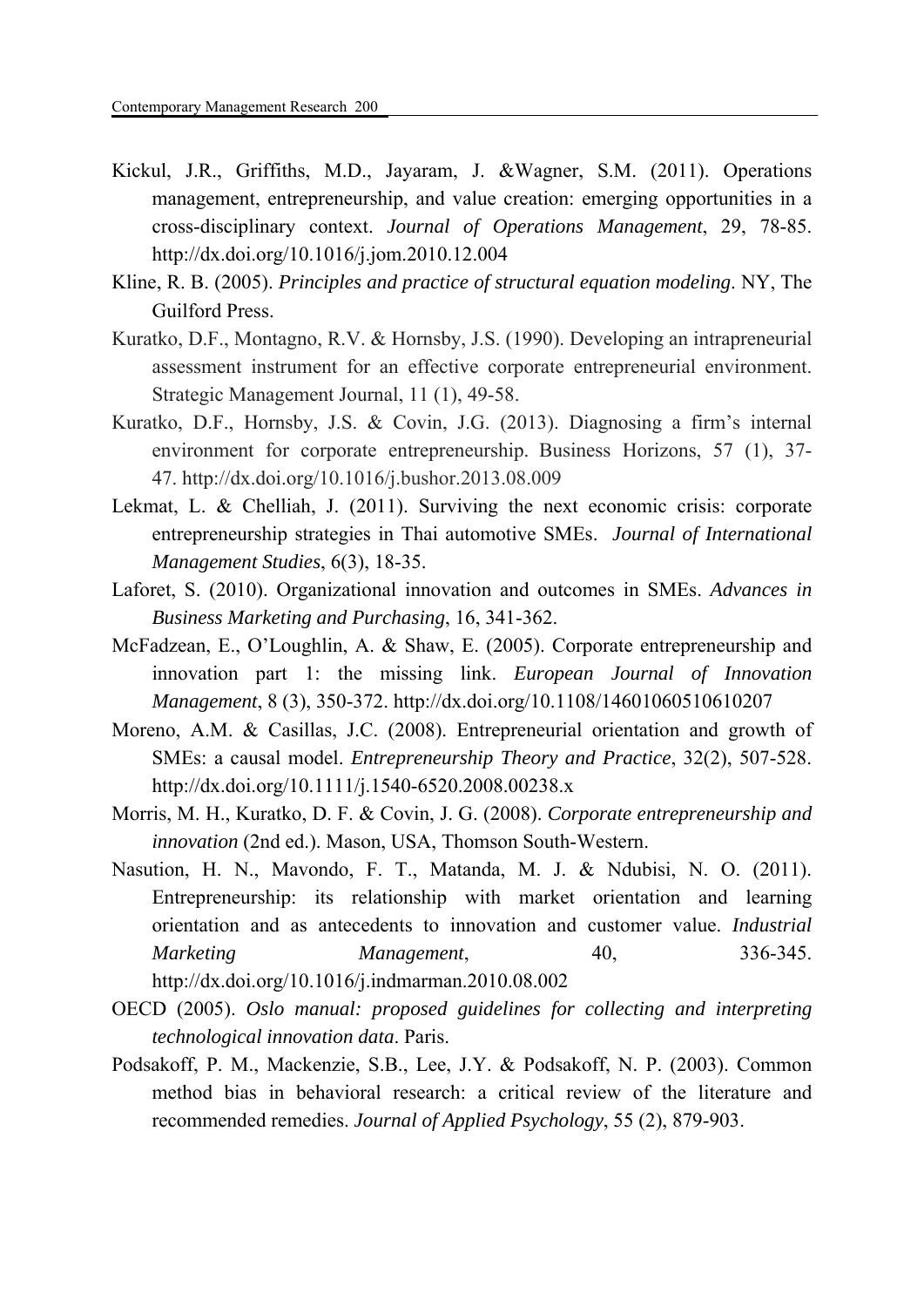- Real, J. C., Roldán, J. L., & Leal, A. (2012). From entrepreneurial orientation and learning orientation to business performance: analysing the mediating role of organizational learning and the moderating effects of organizational size. British Journal of Management. http://dx.doi.org/10.1111/j.1467-8551.2012.00848.x
- Martín-Rojas, R., García-Morales, V. J., & Bolívar-Ramos, M. T. (2013). Influence of technological support, skills and competencies, and learning on corporate entrepreneurship in European technology firms. Technovation, 33(12), 417- 430.http://dx.doi.org/10.1016/j.technovation.2013.08.002
- Sebora, T. C., Theerapatvong, T. & Lee, S. M. (2010). Corporate entrepreneurship in the face of changing competition: a case analysis of six Thai manufacturing firms. *Journal of Organizational Change and Management*, 23 (4), 453-470. http://dx.doi.org/10.1108/09534811011055421
- Tahseen, A.A. (2012). Entrepreneurial intensity in the corporate sector in Oman: The elusive search creativity and innovation. *International Business Research*, 5 (9), 171-183.
- Tajeddini, K. (2010). Effect of customer orientation and entrepreneurship orientation on innovativeness: evidence from the hotel industry in Switzerland. *Tourism Management*, 31, 221-231.
- Tang, Z. & Tang, J. (2012). Entrepreneurial orientation and SME performance in China's changing environment: The moderating effects of strategies. *Asia Pacific Journal of Management*, 29, 409-431.
- Tang, Z. & Hull, C. (2012). An investigation of entrepreneurial orientation, perceived environmental hostility and strategy application among Chinese SMEs. *Journal of Small Business Management*, 50 (1), 132-158. http://dx.doi.org/10.1111/j.1540-627X.2011.00347.x
- Todorovic, Z.W. & Ma, J. (2008). Entrepreneurial and market orientation relationship to performance. *Journal of Enterprising Communities: People and Places in the Global Economy*, 2 (1), 21-36.